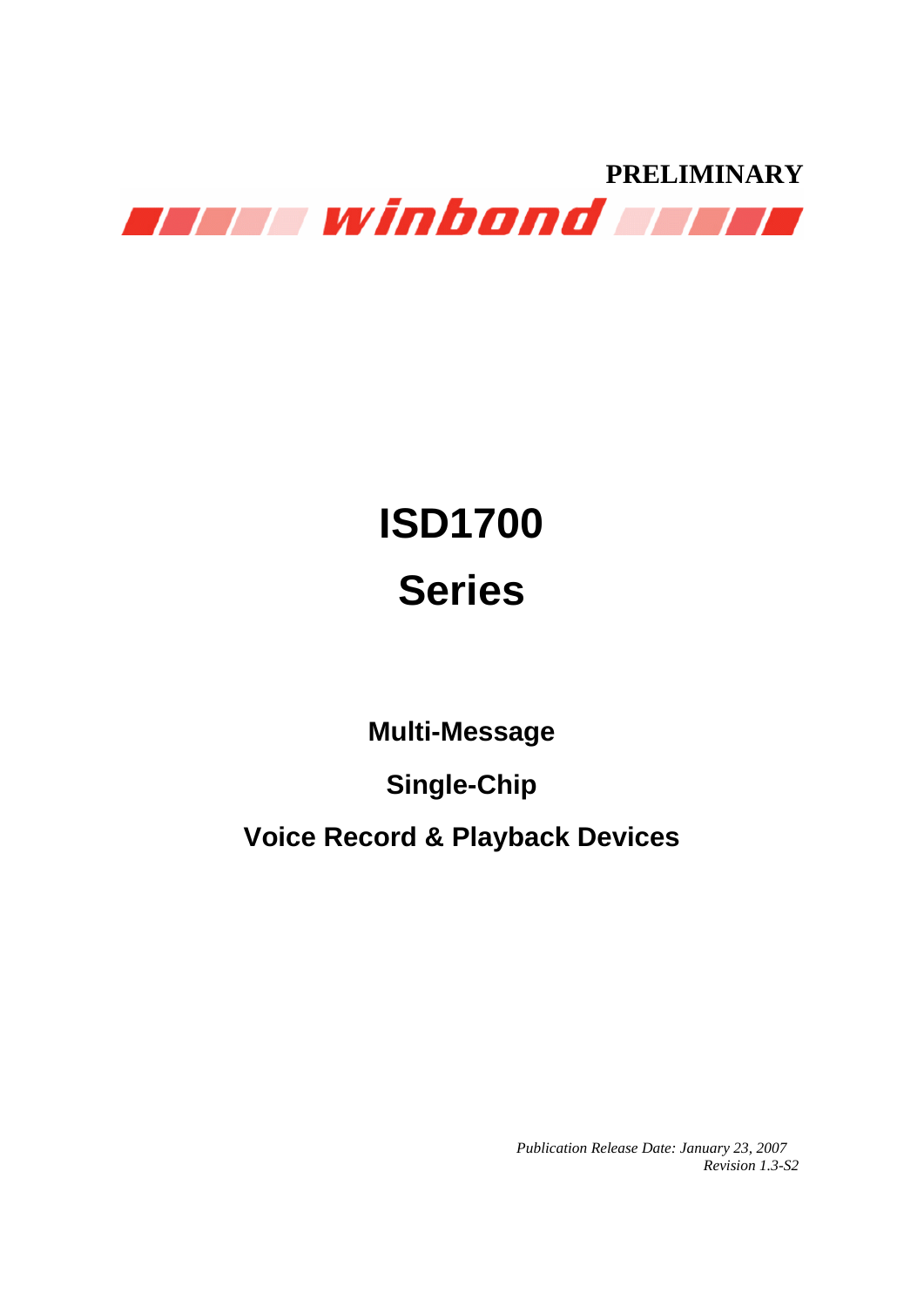|    | a kata winbond a kata                                                          |  |
|----|--------------------------------------------------------------------------------|--|
|    | <b>TABLE OF CONTENTS</b>                                                       |  |
| 1  |                                                                                |  |
| 2  |                                                                                |  |
| 3  |                                                                                |  |
| 4  |                                                                                |  |
| 5  |                                                                                |  |
| 6  |                                                                                |  |
|    |                                                                                |  |
|    |                                                                                |  |
| 7  |                                                                                |  |
|    |                                                                                |  |
| 8  |                                                                                |  |
|    |                                                                                |  |
| 9  |                                                                                |  |
|    |                                                                                |  |
|    |                                                                                |  |
| 10 |                                                                                |  |
|    |                                                                                |  |
| 11 |                                                                                |  |
|    | 11.128-Lead 8x13.4mm Plastic Thin Small Outline Package (TSOP) Type 1 - IQC 19 |  |
|    |                                                                                |  |
|    |                                                                                |  |
|    |                                                                                |  |
| 12 |                                                                                |  |
| 13 |                                                                                |  |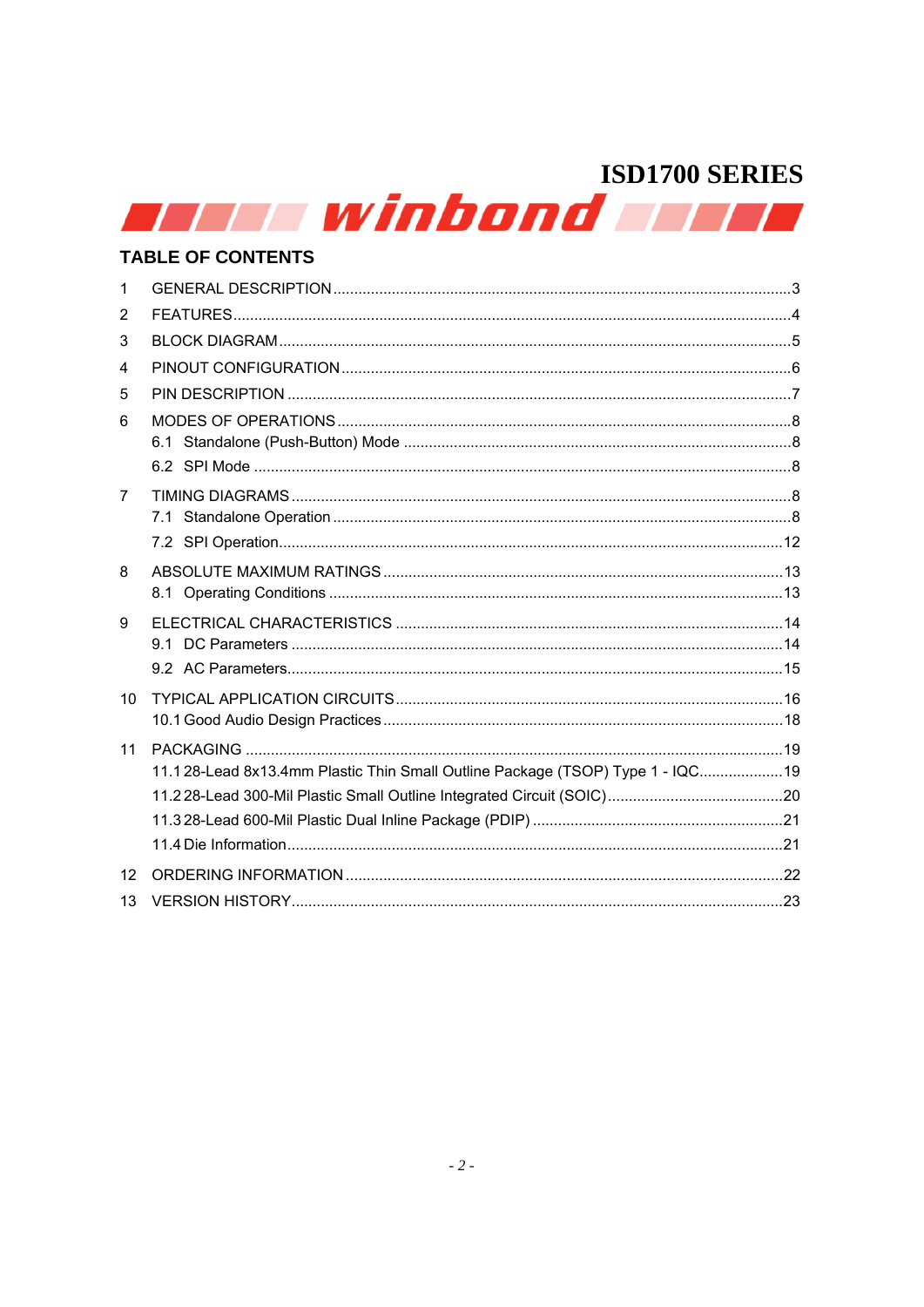winbond wh

#### **1 GENERAL DESCRIPTION**

The Winbond<sup>®</sup> ISD1700 ChipCorder<sup>®</sup> Series is a high quality, fully integrated, single-chip multimessage voice record and playback device ideally suited to a variety of electronic systems. The message duration is user selectable in ranges from 26 seconds to 120 seconds, depending on the specific device. The sampling frequency of each device can also be adjusted from 4 kHz to 12 kHz with an external resistor, giving the user greater flexibility in duration versus recording quality for each application. Operating voltage spans a range from 2.4 V to 5.5 V to ensure that the ISD1700 devices are optimized for a wide range of battery or line-powered applications.

The ISD1700 is designed for operation in either standalone or microcontroller (SPI) mode. The device incorporates a proprietary message management system that allows the chip to self-manage address locations for multiple messages. This unique feature provides sophisticated messaging flexibility in a simple push-button environment. The devices include an on-chip oscillator (with external resistor control), microphone preamplifier with Automatic Gain Control (AGC), an auxiliary analog input, antialiasing filter, Multi-Level Storage (MLS) array, smoothing filter, volume control, Pulse Width Modulation (PWM) Class D speaker driver, and current/voltage output.

The ISD1700 devices also support an optional "vAlert" (voiceAlert) feature that can be used as a new message indicator. With vAlert, the device flashes an external LED to indicate that a new message is present. Besides, four special sound effects are reserved for audio confirmation of operations, such as "Start Record", "Stop Record", "Erase", "Forward", "Global Erase", and etc.

Recordings are stored into on-chip Flash memory, providing zero-power message storage. This unique single-chip solution is made possible through Winbond's patented Multi-Level Storage (MLS) technology. Audio data are stored directly in solid-state memory without digital compression, providing superior quality voice and music reproduction.

Voice signals can be fed into the chip through two independent paths: a differential microphone input and a single-ended analog input. For outputs, the ISD1700 provides a Pulse Width Modulation (PWM) Class D speaker driver and a separate analog output simultaneously. The PWM can directly drive a standard 8Ω speaker or typical buzzer, while the separate analog output can be configured as a single-ended current or voltage output to drive an external amplifier.

While in Standalone mode, the ISD1700 devices automatically enter into power down mode for power conservation after an operation is completed.

In the SPI mode, the user has full control via the serial interface in operating the device. This includes random access to any location inside the memory array by specifying the start address and end address of operations. SPI mode also allows access to the Analog Path Configuration (APC) register. This register allows flexible configuration of audio paths, inputs, outputs and mixing. The APC default configuration for standalone mode can also be modified by storing the APC data into a non-volatile register (NVCFG) that is loaded at initialization. Utilizing the capabilities of ISD1700 Series, designers have the control and flexibility to implement voice functionality into the high-end products.

Notice: The specifications are subject to change without notice. Please contact Winbond Sales Offices or Representatives to verify current or future specifications. Also refer to the website for any related application notes.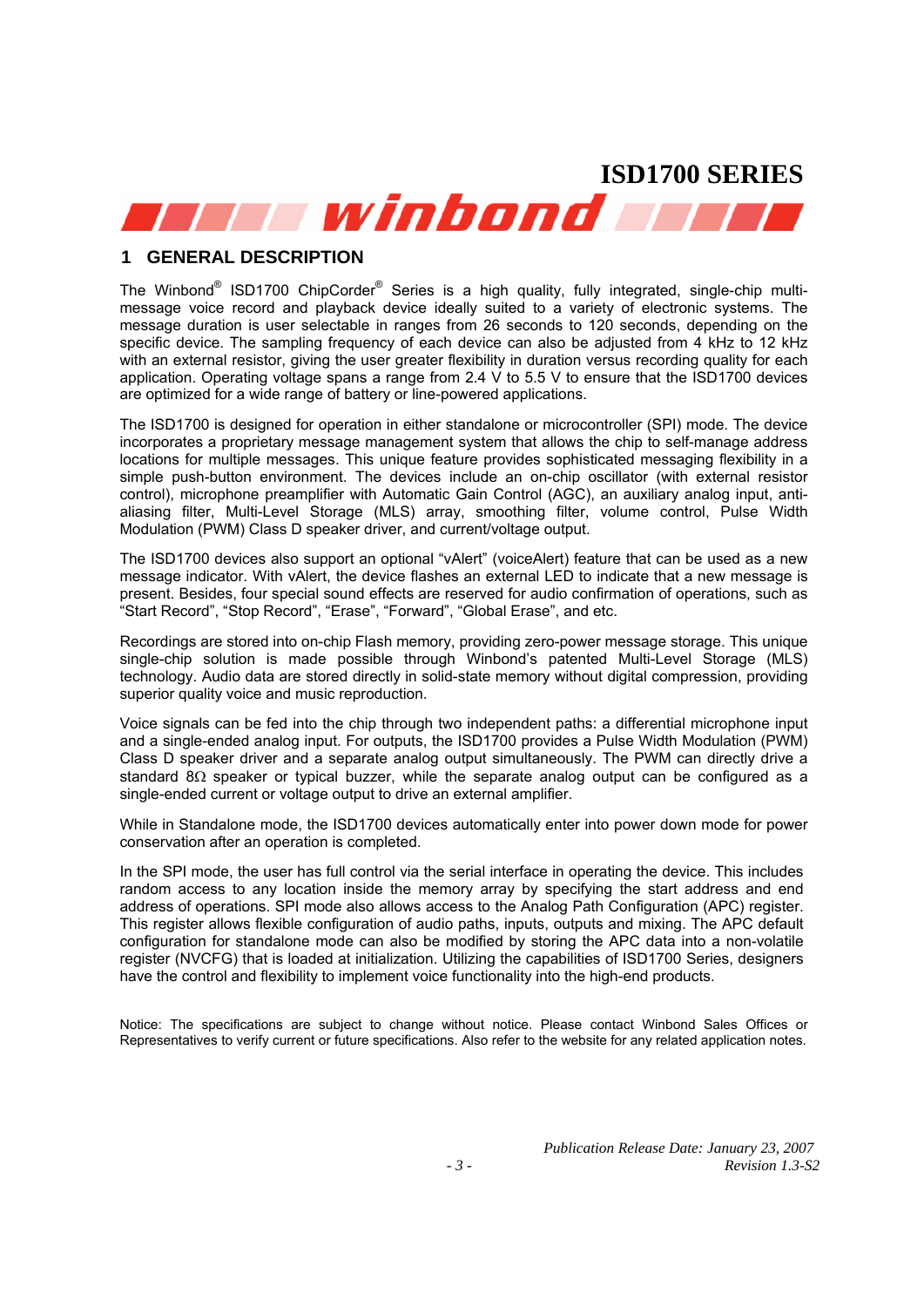winbond wir

#### **2 FEATURES**

- Integrated message management systems for single-chip, push-button applications
	- o **REC** *:* level-trigger for recording
	- o **PLAY** *:* edge-trigger for individual message or level-trigger for looping playback sequentially
	- o **ERASE** *:* edge-triggered erase for first or last message or level-triggered erase for all messages
	- o **FWD** *:* edge-trigger to advance to the next message or fast message scan during the playback
	- o **VOL** : 8 levels output volume control
	- $\circ$  RDY/ $\overline{\text{INT}}$ : ready or busy status indication
	- o **RESET** : return to the default state
	- o Automatic power-down after each operation cycle
- Selectable sampling frequency controlled by an external oscillator resistor

| Sampling Frequency | 12 kHz        | 8 kHz         | $6.4$ kHz      | 5.3 kHz        | 4 kHz          |            |
|--------------------|---------------|---------------|----------------|----------------|----------------|------------|
| Rosc               | 53 k $\Omega$ | 80 k $\Omega$ | 100 k $\Omega$ | 120 k $\Omega$ | 160 k $\Omega$ | Selectable |
|                    |               |               |                |                |                | message    |

duration

o A wide range selection from 20 secs to 480 secs pending upon sampling frequency chosen

| Sample Freq. | <b>ISD1730</b> | <b>ISD1740</b> | <b>ISD1750</b> | <b>ISD1760</b> | <b>ISD1790</b> |            |            |            | <u> ISD17120   SD17150   SD17180   SD17210   SD17240  </u> |            |
|--------------|----------------|----------------|----------------|----------------|----------------|------------|------------|------------|------------------------------------------------------------|------------|
| 12 kHz       | 20 secs        | 26 secs        | 33 secs        | 40 secs        | 60 secs        | 80 secs    | $100$ secs | $120$ secs | $140$ secs                                                 | $160$ secs |
| 8 kHz        | 30 secs        | 40 secs        | 50 secs        | 60 secs        | 90 secs        | $120$ secs | $150$ secs | $180$ secs | $210$ secs                                                 | 240 secs   |
| 6.4 kHz      | 37 secs        | 50 secs        | 62 secs        | 75 secs        | $112$ secs     | 150 secs   | 187 secs   | $225$ secs | 262 secs                                                   | 300 secs   |
| 5.3 kHz      | 45 secs        | 60 secs        | 75 secs        | 90 secs        | $135$ secs     | 181 secs   | $226$ secs | 271 secs   | 317 secs                                                   | 362 secs   |
| 4 kHz        | 60 secs        | 80 secs        | 100 secs       | 120 secs       | 180 secs       | 240 secs   | 300 secs   | 360 secs   | 420 secs                                                   | 480 secs   |

- Message and operation indicators
	- o Four customizable Sound Effects (SEs) for audible indication
	- o Optional vAlert (voiceAlert) to indicate the presence of new messages
	- o LED: stay on during recording, blink during playback, forward and erase operations
- Dual operating modes
	- o *Standalone mode:* 
		- **Integrated message management techniques**
		- Automatic power-down after each operation cycle
	- o *SPI mode:* 
		- Fully user selectable and controllable options via APC register and various SPI commands
- Two individual input channels
	- o MIC+/MIC-: differential microphone inputs with AGC (Automatic Gain Control)
	- o AnaIn: single-ended auxiliary analog input for recording or feed-through
- Dual output channels
	- o Differential PWM Class D speaker outputs directly drives an 8 Ω speaker or a typical buzzer
	- o Configurable AUD (current) or AUX (voltage) single-ended output drives external audio amplifier
- ChipCorder standard features
	- o High-quality, natural voice and audio reproduction
	- o 2.4V to 5.5V operating voltage
	- o 100-year message retention (typical)
	- o 100,000 record cycles (typical)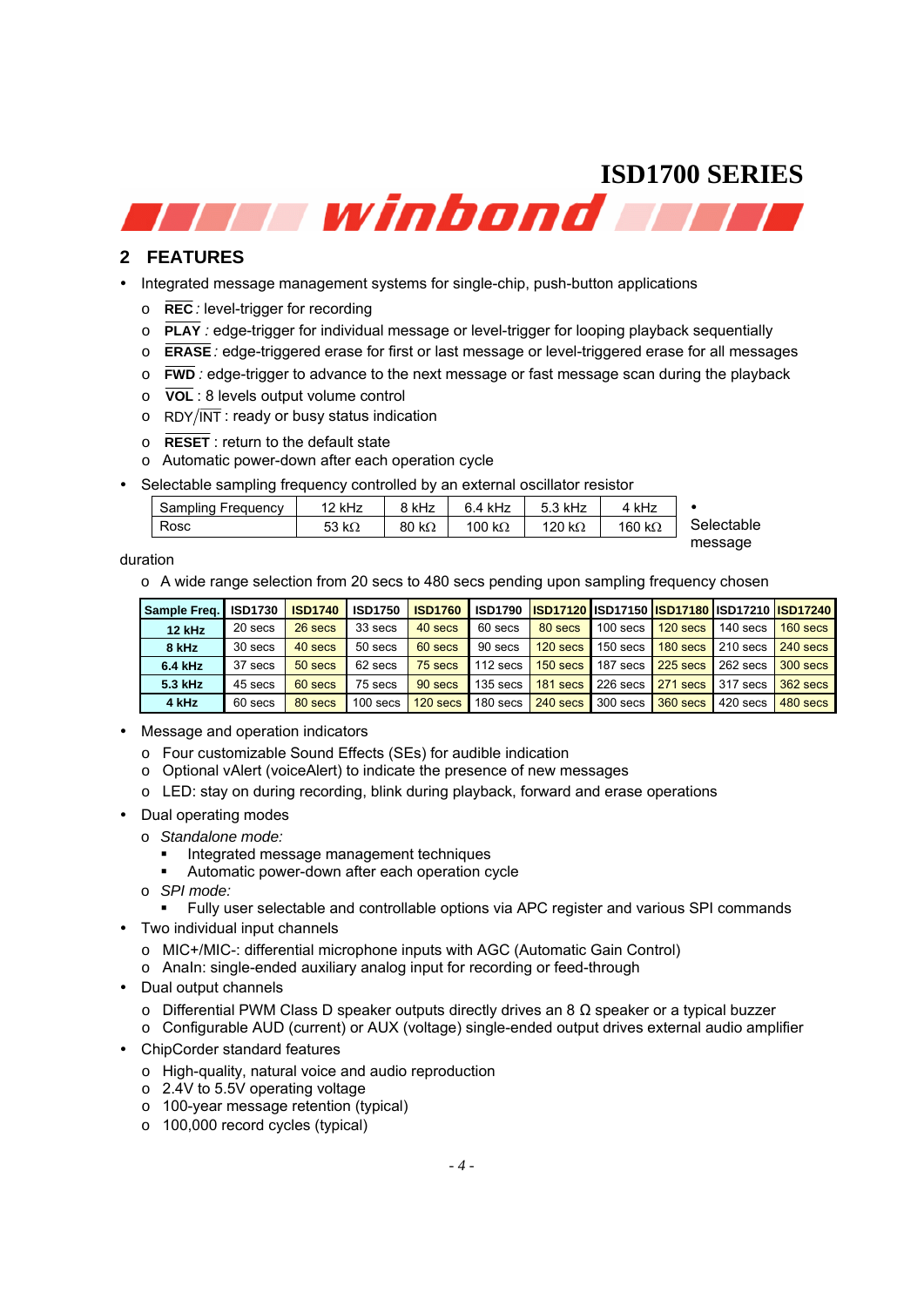- Temperature options:
	- o Commercial: 0°C to +50°C (die); 0°C to +70°C (packaged units)
	- o Industrial: -40°C to +85°C (packaged units)
- Packaging types: available in die, PDIP, SOIC and TSOP
- Package option: Lead-free packaged units



#### **3 BLOCK DIAGRAM**

 *Publication Release Date: January 23, 2007 Revision 1.3-S2*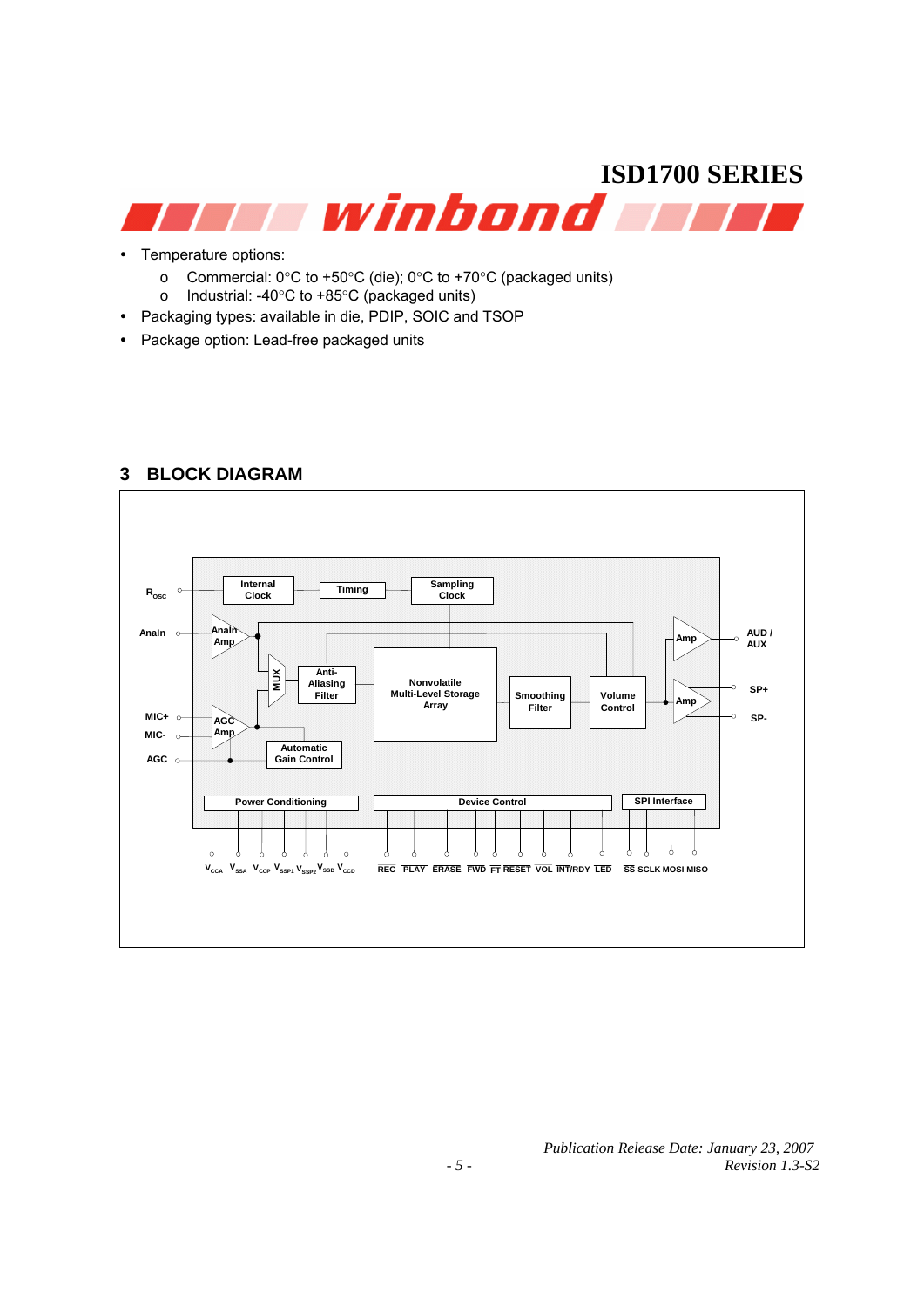

#### **4 PINOUT CONFIGURATION**

Refer to Design Guide for details before performing any design or PCB layout.

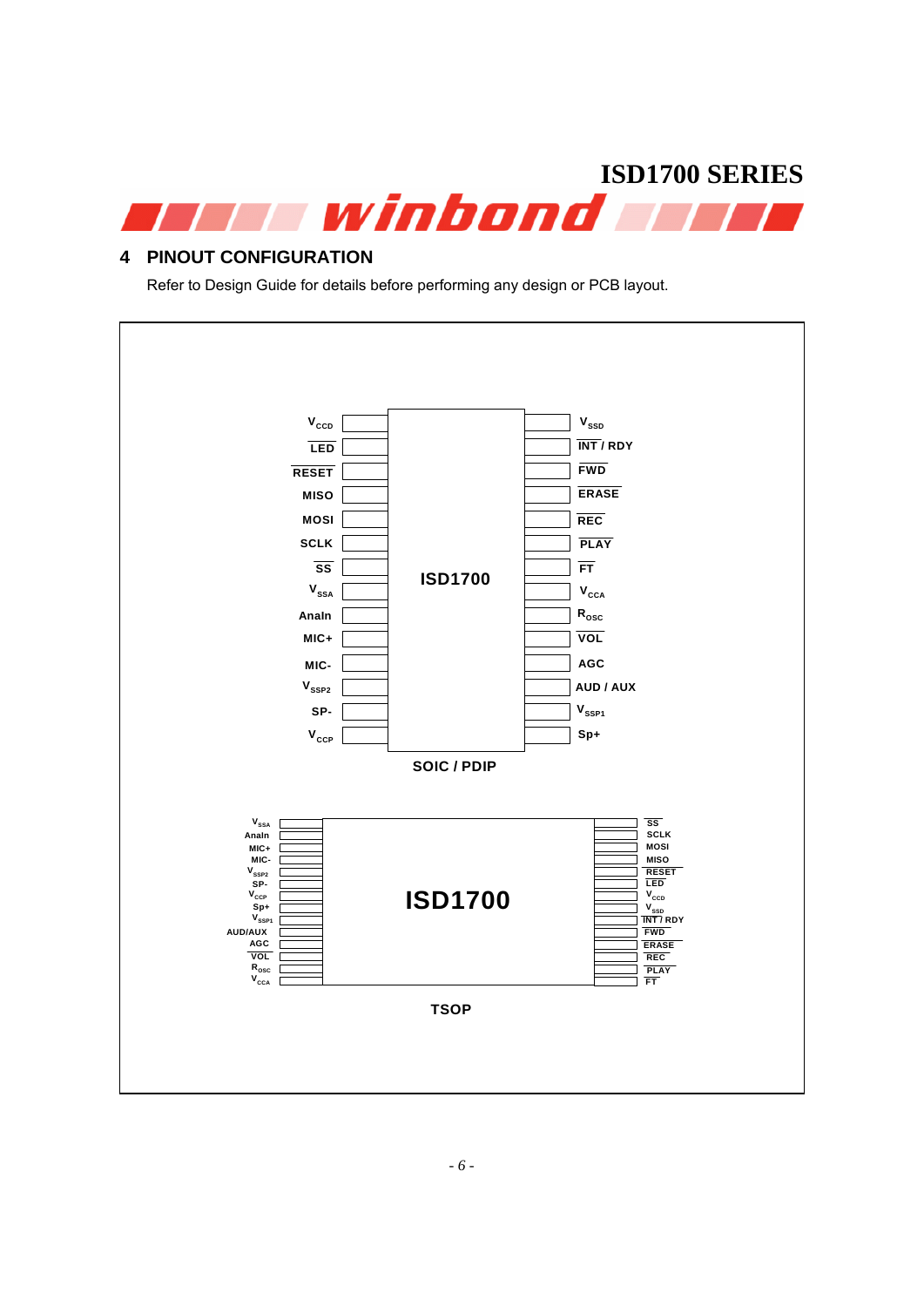#### **5 PIN DESCRIPTION**

Refer to Design Guide for details before performing any design or PCB layout.

| <b>PIN NAME</b>   | <b>FUNCTIONS</b>                                                                                                                             |
|-------------------|----------------------------------------------------------------------------------------------------------------------------------------------|
| $V_{CCD}$         | Digital Power Supply: Power supply for digital circuitry.                                                                                    |
| <b>LED</b>        | LED: An LED output.                                                                                                                          |
| <b>RESET</b>      | RESET: When active, the device enters into a known state.                                                                                    |
| <b>MISO</b>       | Master In Slave Out: Data is shifted out on the falling edge of SCLK.                                                                        |
|                   | When the SPI is inactive ( $SS = high$ ), it's tri-state.                                                                                    |
| <b>MOSI</b>       | Master Out Slave In: Data input of the SPI interface when ISD1700 is a<br>slave. Data is latched into the device on the rising edge of SCLK. |
| <b>SCLK</b>       | <b>Serial Clock:</b> Clock of the SPI interface.                                                                                             |
| SS                | Slave Select: Selects as a slave device and enables the SPI interface.                                                                       |
| $V_{SSA}$         | Analog Ground: Ground path for analog circuitry.                                                                                             |
| Analn             | Analn: Auxiliary analog input to the device for recording or feed-through.                                                                   |
| MIC+              | MIC+: Non-inverting input of the differential microphone signal.                                                                             |
| MIC-              | MIC-: Inverting input of the differential microphone signal.                                                                                 |
| $V_\mathrm{SSP2}$ | Ground: Ground path for negative PWM speaker drive.                                                                                          |
| SP-               | SP-: The negative Class D PWM speaker output.                                                                                                |
| $V_{CCP}$         | Power Supply for PWM Speaker Driver: Power for PWM speaker drive.                                                                            |
| SP+               | SP+: The positive Class D PWM speaker output.                                                                                                |
| $V_{SSP1}$        | Ground: Ground path for positive PWM speaker drive.                                                                                          |
| <b>AUD/AUX</b>    | Auxiliary Output: Either an AUD (current) or AUX (voltage) output.                                                                           |
| <b>AGC</b>        | Automatic Gain Control (AGC): The AGC adjusts the gain of the<br>microphone preamplifier circuitry.                                          |
| <b>VOL</b>        | Volume: This control has 8 levels of volume adjustment.                                                                                      |
| $R_{\rm{OSC}}$    | Oscillator Resistor: A resistor determines the sample frequency of the<br>device, which sets the duration.                                   |
| $V_{\text{CCA}}$  | Analog Power Supply. Power supply for analog circuitry.                                                                                      |
| <b>FT</b>         | Feed-through: Enable the feed-through path for Analn signal to the<br>outputs.                                                               |
| <b>PLAY</b>       | Playback: Plays the recorded message individually, or plays messages<br>sequential in a looping mode.                                        |
| <b>REC</b>        | Record: When active, starts recording message.                                                                                               |
| <b>ERASE</b>      | Erase: When active, can erase individual message or do global erase.                                                                         |
| <b>FWD</b>        | Forward: Advances to the next message from the current location.                                                                             |
| RDY/INT           | An open drain output. Can review ready or interrupt status.                                                                                  |
| <b>V</b> ssp      | Digital Ground: Ground path for digital circuitry                                                                                            |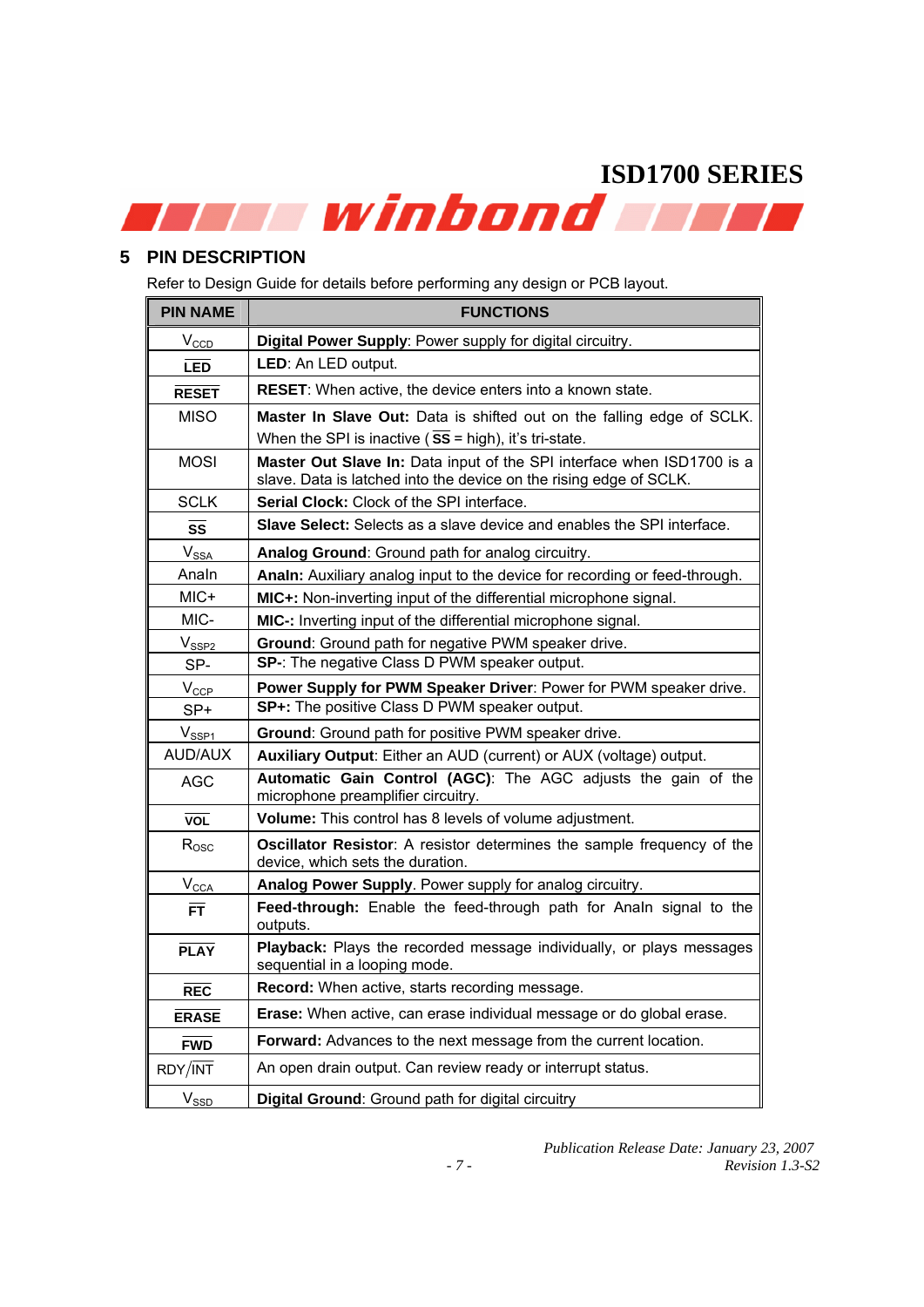# **ISD1700 SERIES**  winbond **T**

#### **6 MODES OF OPERATIONS**

The ISD1700 Series can operate in either Standalone (Push-Button) or microcontroller (SPI) mode.

#### **6.1 STANDALONE (PUSH-BUTTON) MODE**

One can utilize the **REC** , **PLAY** , **FT** , **FWD** , **ERASE** , **VOL** or **RESET** control to initiate a desired operation. As completed, the device automatically enters into the power-down state.

#### **6.2 SPI MODE**

In SPI mode, control of the device is achieved through the 4-wire serial interface via SPI commands.

For technical details, please refer to the design guide.

#### **7 TIMING DIAGRAMS**

The following estimated timing diagrams are not in proper scale.

#### **7.1 BASIC OPERATION**



#### Figure 12.1: Record Operation with No Sound Effect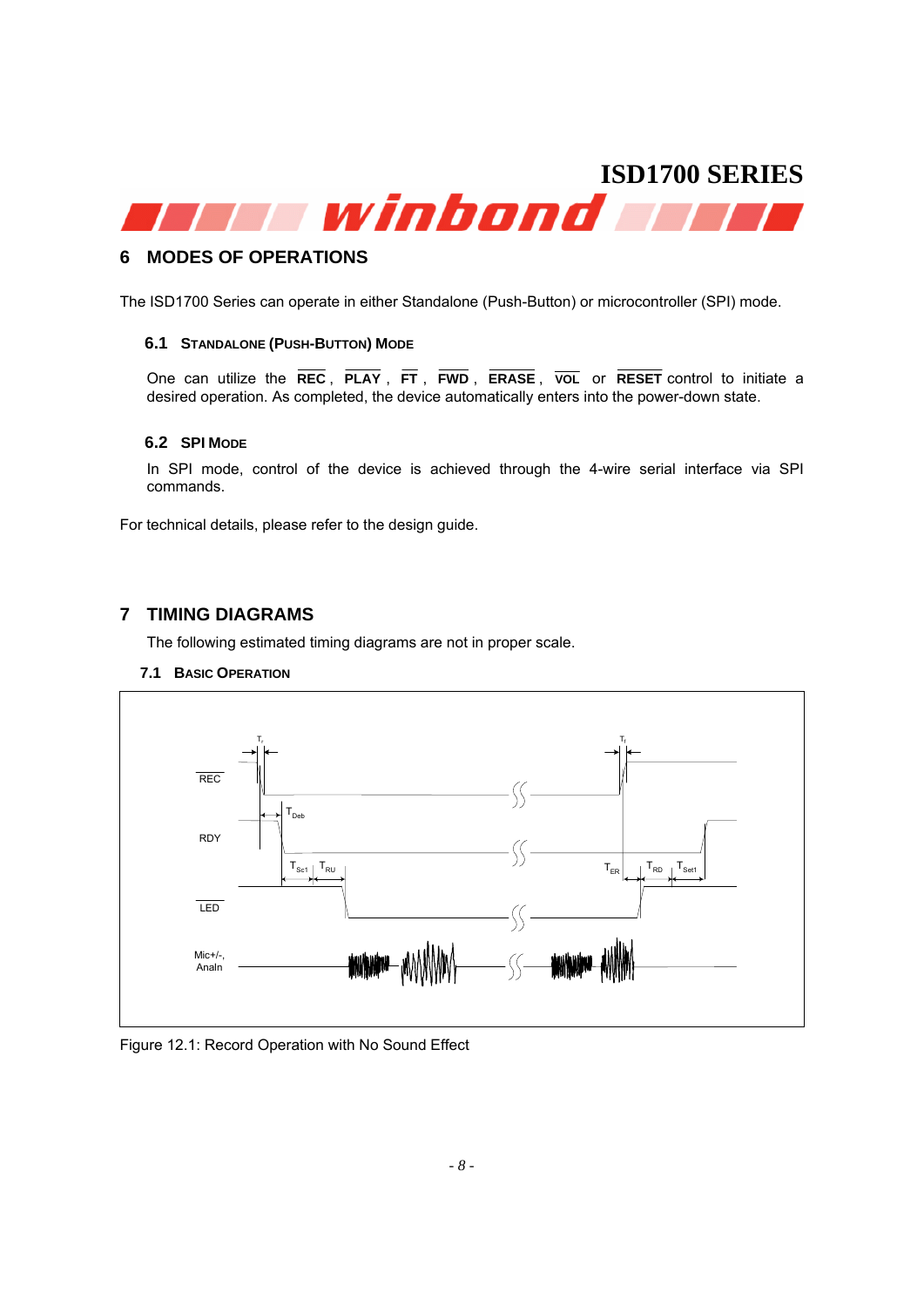

Figure 12.2: Start and Stop Playback Operation



Figure 12.3: Single Erase Operation with No Sound Effect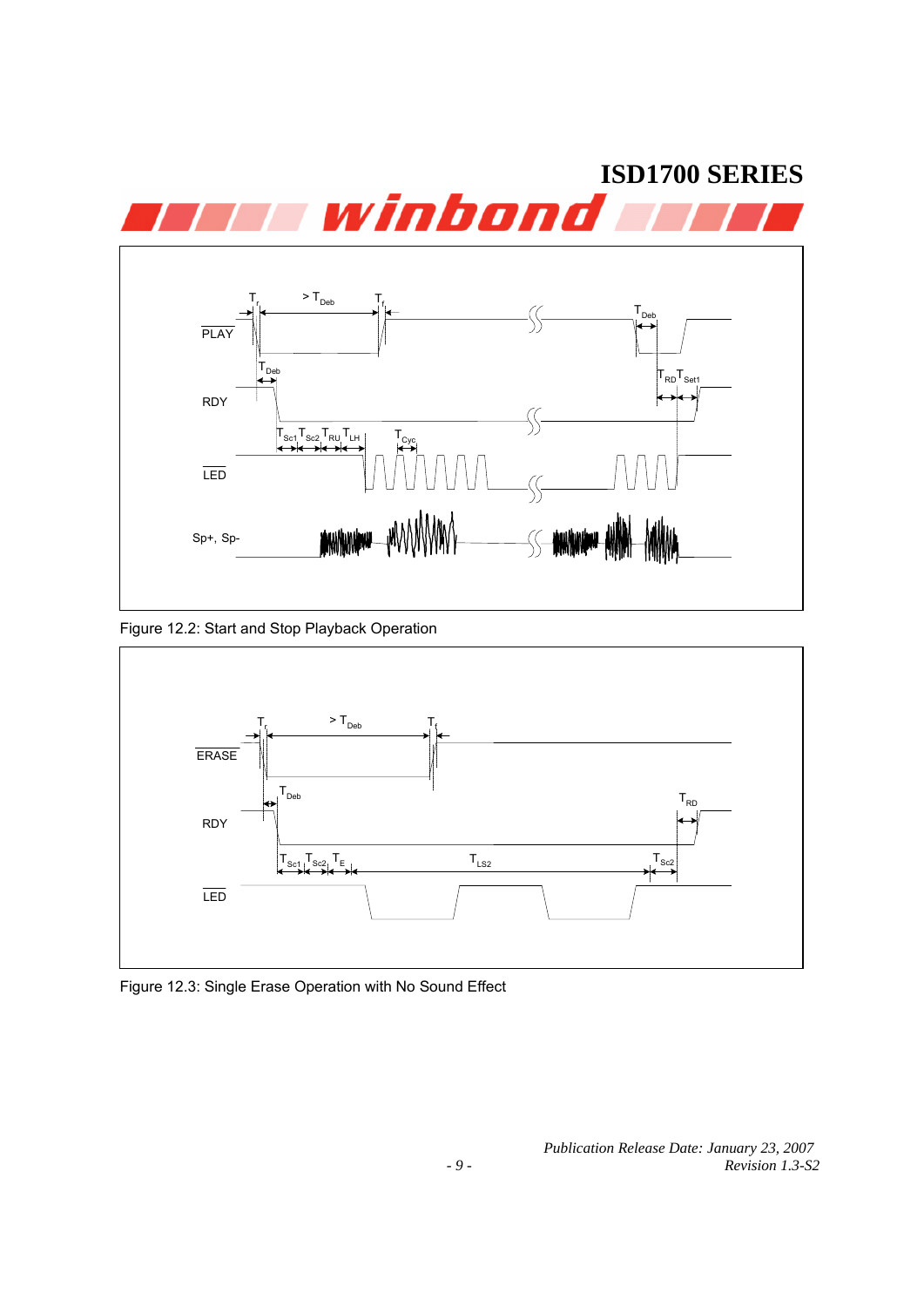

Figure 12.4: Forward Operation with No Sound Effect



Figure 12.5: Global Erase Operation with or without Sound Effects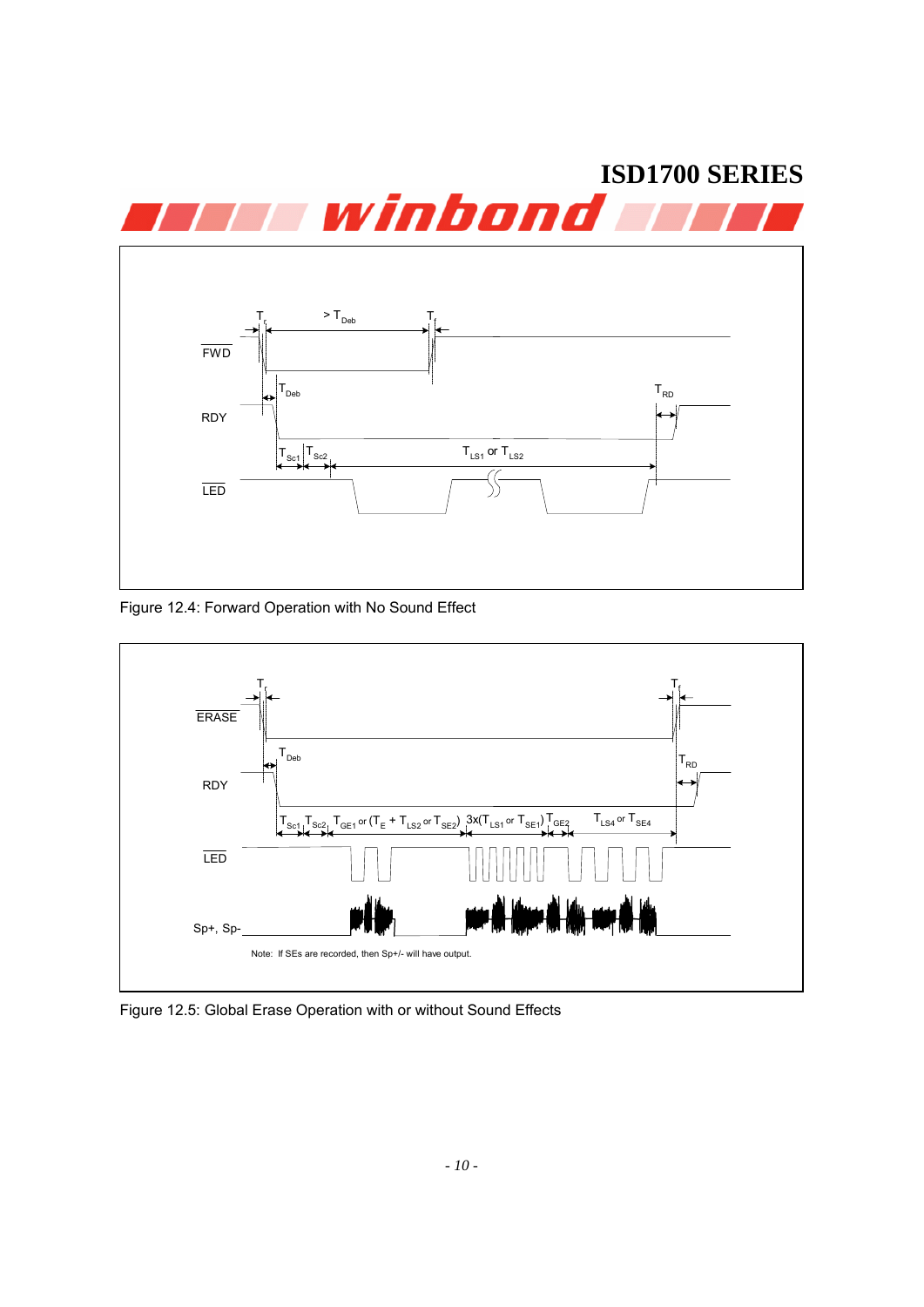





Figure 12.7: Playback Operation with ramp up and ramp down effect at AUD output

 *Publication Release Date: January 23, 2007 Revision 1.3-S2*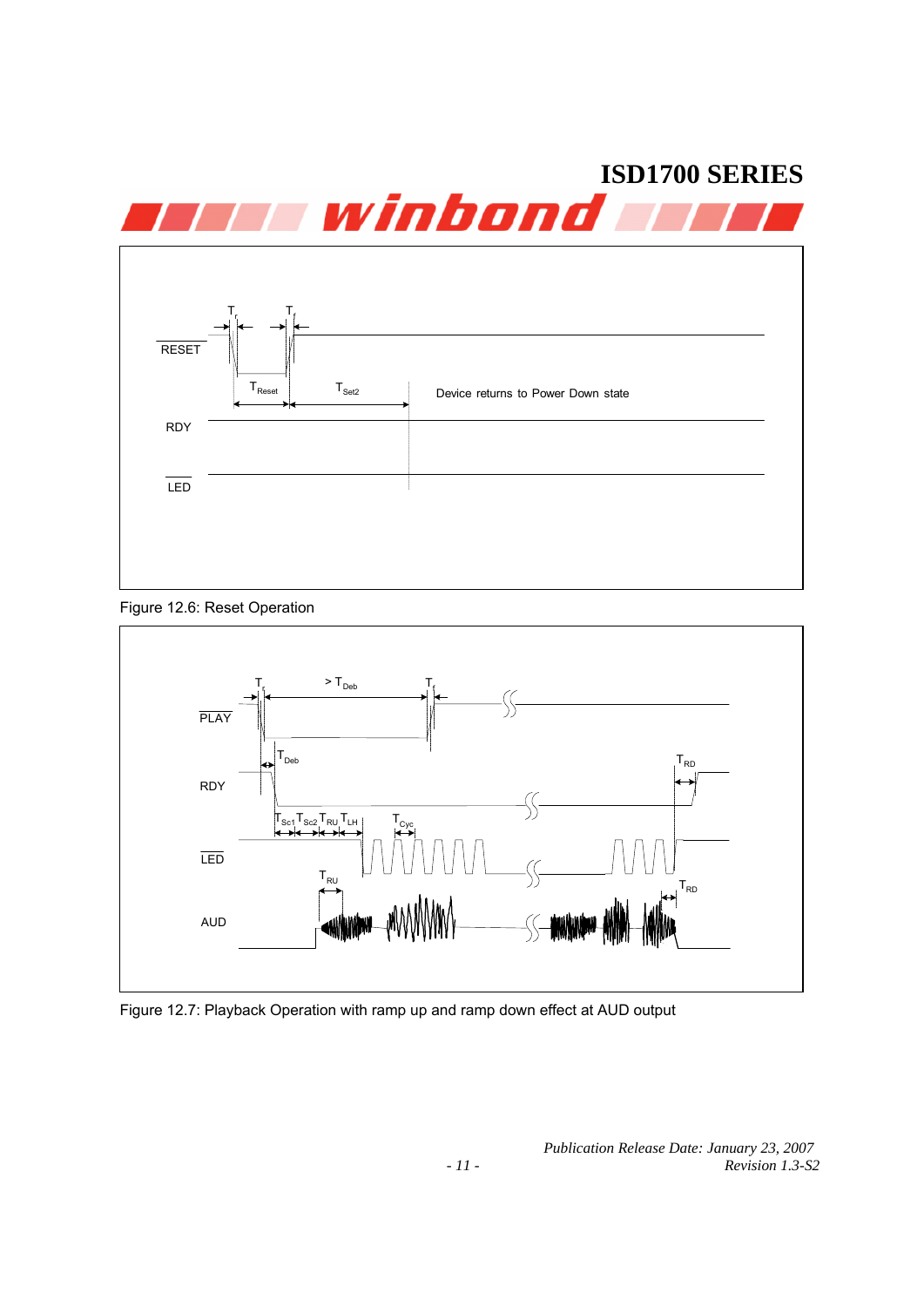

**7.2 SPI OPERATION**



Figure 12.8: SPI Operation

| <b>PARAMETER</b>              | <b>SYMBOL</b>                        | <b>MIN</b> | <b>TYP</b> | <b>MAX</b> | <b>UNITS</b> |
|-------------------------------|--------------------------------------|------------|------------|------------|--------------|
| SS<br>Setup Time              | T <sub>SSS</sub>                     | 500        |            |            | nsec         |
| SS Hold Time                  | $T_{\rm SSH}$                        | 500        |            |            | nsec         |
| Data in Setup Time            | $T_{DIS}$                            | 200        |            |            | nsec         |
| Data in Hold Time             | $T_{DH}$                             | 200        |            |            | nsec         |
| <b>Output Delay</b>           | $T_{PD}$                             |            |            | 500        | nsec         |
| Output Delay to HighZ         | $T_{DF}$                             |            |            | 500        | nsec         |
| SS HIGH                       | $T_{SSmin}$                          | 1          |            |            | usec         |
| <b>SCLK High Time</b>         | $T_{\scriptscriptstyle\text{SCKhi}}$ | 400        |            |            | nsec         |
| <b>SCLK Low Time</b>          | $T_{\scriptstyle\text{SCKlow}}$      | 400        |            |            | nsec         |
| CLK Frequency                 | F <sub>0</sub>                       |            |            | 1,000      | <b>KHz</b>   |
| Power-Up Delay <sup>[1]</sup> | $T_{PUD}$                            |            | 50         |            | msec         |

Notes: [1] The value shown is based upon 8 kHz sampling frequency. Delay increases proportionally for slower sampling frequency.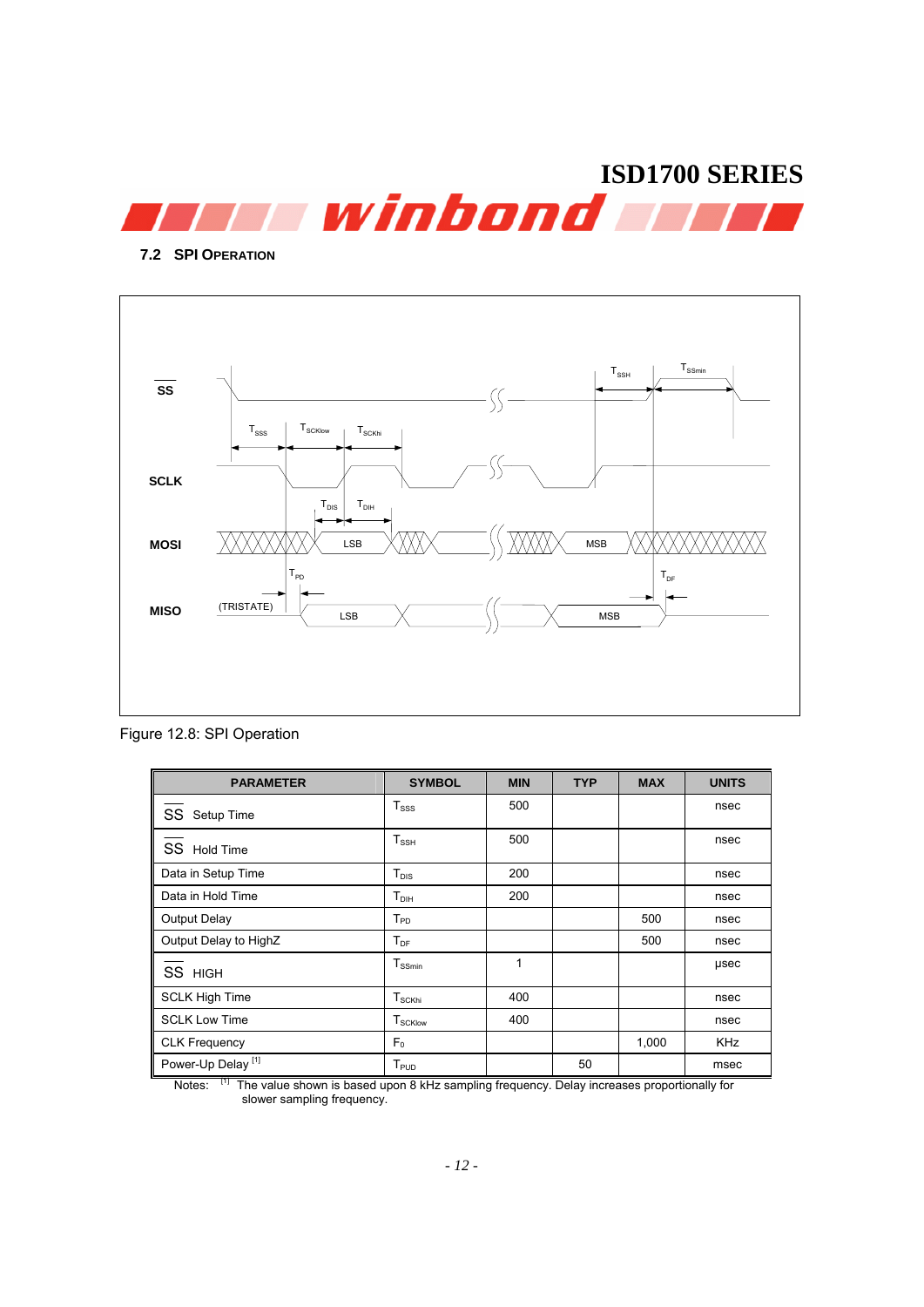#### **8 ABSOLUTE MAXIMUM RATINGS**

#### **ABSOLUTE MAXIMUM RATINGS (DIE) [1]**

| <b>CONDITIONS</b>                        | <b>VALUES</b>                             |
|------------------------------------------|-------------------------------------------|
| Junction temperature                     | $150^{\circ}$ C                           |
| Storage temperature range                | -65 <sup>o</sup> C to +150 <sup>o</sup> C |
| Voltage Applied to any pads              | $(V_{SS} - 0.3V)$ to $(V_{CC} + 0.3V)$    |
| Power supply voltage to ground potential | $-0.3V$ to $+7.0V$                        |

#### **ABSOLUTE MAXIMUM RATINGS (PACKAGED PARTS) [1]**

| <b>CONDITIONS</b>                                              | <b>VALUES</b>                             |
|----------------------------------------------------------------|-------------------------------------------|
| Junction temperature                                           | $150^0$ C                                 |
| Storage temperature range                                      | -65 <sup>0</sup> C to +150 <sup>0</sup> C |
| Voltage Applied to any pins                                    | $(V_{SS} - 0.3V)$ to $(V_{CC} + 0.3V)$    |
| Voltage applied to any pin (Input current limited to +/-20 mA) | $(V_{SS} - 1.0V)$ to $(V_{CC} + 1.0V)$    |
| Power supply voltage to ground potential                       | $-0.3V$ to $+7.0V$                        |

**[1]** *Stresses above those listed may cause permanent damage to the device. Exposure to the absolute maximum ratings may affect device reliability. Functional operation is not implied at these conditions.* 

#### **8.1 OPERATING CONDITIONS**

#### **OPERATING CONDITIONS (DIE)**

| <b>CONDITIONS</b>                        | <b>VALUES</b>                          |
|------------------------------------------|----------------------------------------|
| Operating temperature range              | $0^{\circ}$ C to +50 $^{\circ}$ C      |
| Supply voltage $(V_{CC})$ <sup>[1]</sup> | +2.4 V to +5.5 V                       |
| Ground voltage $(V_{SS})^{[2]}$          | 0 V                                    |
| Input voltage $(V_{CC})$ <sup>[1]</sup>  | 0 V to 5.5 V                           |
| Voltage applied to any pins              | $(V_{SS} -0.3 V)$ to $(V_{CC} +0.3 V)$ |

#### **OPERATING CONDITIONS (PACKAGED PARTS)**

| <b>CONDITIONS</b>                              | <b>VALUES</b>                          |
|------------------------------------------------|----------------------------------------|
| Operating temperature range (Case temperature) | -40 $^{\circ}$ C to +85 $^{\circ}$ C   |
| Supply voltage $(V_{DD})$ <sup>[1]</sup>       | $+2.4V$ to $+5.5V$                     |
| Ground voltage $(V_{SS})^{[2]}$                | 0V                                     |
| Input voltage $(V_{DD})$ <sup>[1]</sup>        | $0V$ to 5.5V                           |
| Voltage applied to any pins                    | $(V_{SS} - 0.3V)$ to $(V_{DD} + 0.3V)$ |

 $[V^{-1}]V_{CC} = V_{CCA} = V_{CCD} = V_{CCP}$ 

 $\left. \begin{array}{l l} {}^{[2]}{\rm V}_{\rm SS} = {\rm V}_{\rm SSA} = {\rm V}_{\rm SSD} = {\rm V}_{\rm SSP1}\ {\rm V}_{\rm SSP2} \end{array} \right.$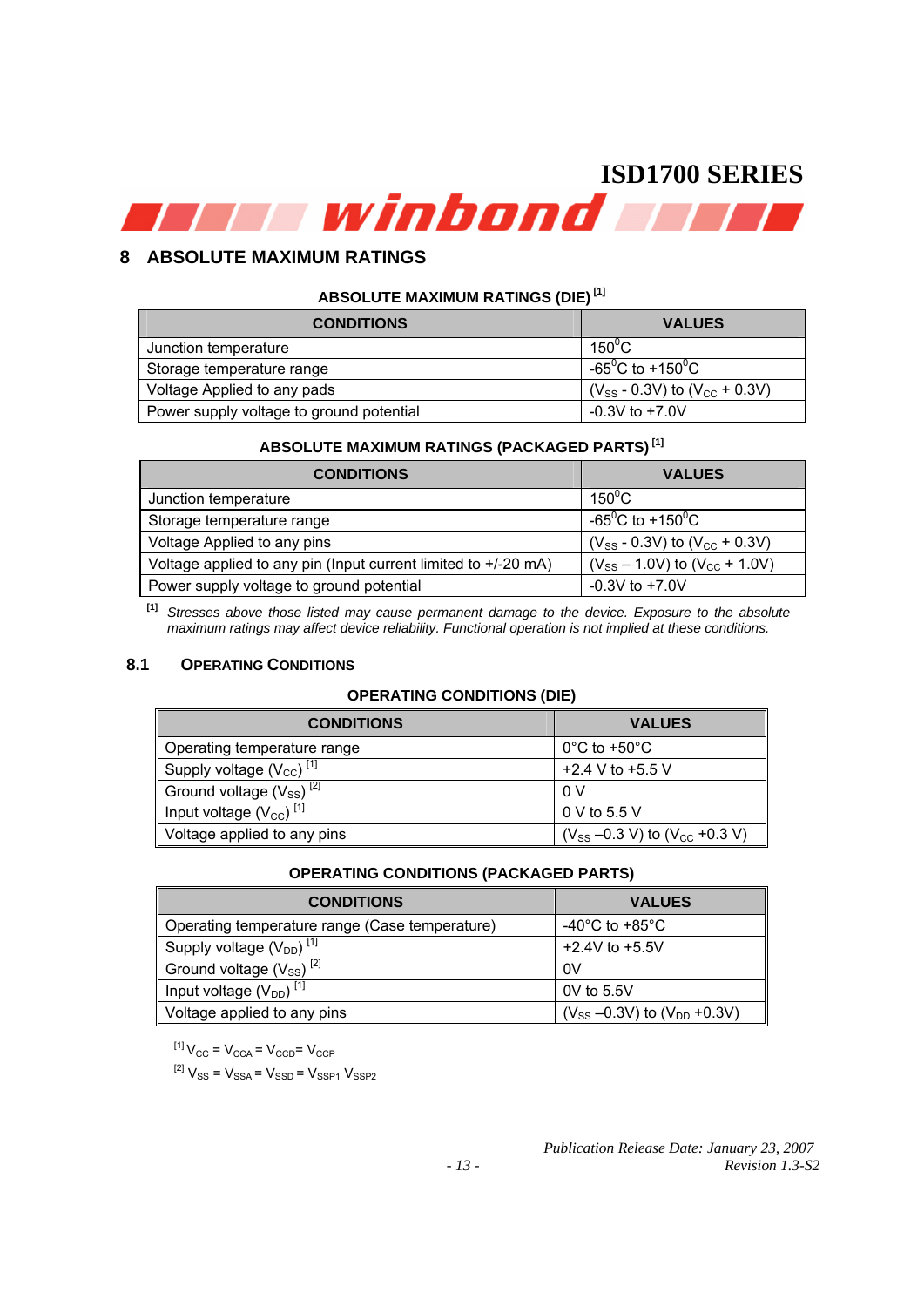#### **9 ELECTRICAL CHARACTERISTICS**

#### **9.1 DC PARAMETERS**

| <b>SYMBOL</b>           | <b>MIN</b>                                                                                                                                                                                  | $TYP^{[1]}$    | <b>MAX</b>                                                              | <b>UNITS</b> | <b>CONDITIONS</b>                                                                            |  |
|-------------------------|---------------------------------------------------------------------------------------------------------------------------------------------------------------------------------------------|----------------|-------------------------------------------------------------------------|--------------|----------------------------------------------------------------------------------------------|--|
|                         | 2.4                                                                                                                                                                                         |                | 5.5                                                                     | $\vee$       |                                                                                              |  |
| $V_{IL}$                | $V_{SS}$ -0.3                                                                                                                                                                               |                | 0.3xV <sub>DD</sub>                                                     | $\vee$       |                                                                                              |  |
| $V_{\text{IH}}$         | 0.7xV <sub>DD</sub>                                                                                                                                                                         |                | $V_{DD}$                                                                | V            |                                                                                              |  |
| $V_{OL}$                | $V_{SS}$ -0.3                                                                                                                                                                               |                | 0.3xV <sub>DD</sub>                                                     | $\vee$       | $I_{OL} = 4.0$ mA <sup>[2]</sup>                                                             |  |
| $V_{OH}$                | 0.7xV <sub>DD</sub>                                                                                                                                                                         |                | $V_{DD}$                                                                | $\vee$       | $I_{OH}$ = -1.6 mA <sup>[2]</sup>                                                            |  |
| DD_Record               |                                                                                                                                                                                             | 20             |                                                                         | mA           | $V_{DD}$ = 5.5 V, No load,                                                                   |  |
| DD_Playback             |                                                                                                                                                                                             | 20             |                                                                         | mA           | Sampling freq = 12 kHz                                                                       |  |
| I <sub>DD</sub> Erase   |                                                                                                                                                                                             | 20             |                                                                         | mA           |                                                                                              |  |
| $I_{\mathsf{SB}}$       |                                                                                                                                                                                             | 1              | 10                                                                      | μA           | [3] [4]                                                                                      |  |
| ILPD1                   |                                                                                                                                                                                             |                | ±1                                                                      | μA           | Force V <sub>DD</sub>                                                                        |  |
|                         | $-3$                                                                                                                                                                                        |                | $-10$                                                                   | μA           | Force V <sub>SS</sub> , others at Vcc                                                        |  |
| $R_{MIC+}$ , $R_{MIC-}$ |                                                                                                                                                                                             | $\overline{7}$ |                                                                         | kΩ           | Power-up AGC                                                                                 |  |
| $R_{\text{Analn}}$      |                                                                                                                                                                                             | 42             |                                                                         | $k\Omega$    | When active                                                                                  |  |
| $V_{IN1}$               | 15                                                                                                                                                                                          |                | 300                                                                     | mV           | Peak-to-Peak <sup>[5]</sup>                                                                  |  |
| $V_{IN2}$               |                                                                                                                                                                                             |                | 1                                                                       | V            | Peak-to-Peak                                                                                 |  |
| $A_{MSP}$               | $6\phantom{1}$                                                                                                                                                                              |                | 40                                                                      | dB           | $V_{IN}$ = 15~300 mV, AGC =                                                                  |  |
|                         |                                                                                                                                                                                             |                |                                                                         |              | 4.7 µF, $V_{CC}$ = 2.4V~5.5V                                                                 |  |
|                         |                                                                                                                                                                                             |                |                                                                         | Ω            | Across both Speaker pins                                                                     |  |
|                         |                                                                                                                                                                                             |                |                                                                         |              | When active                                                                                  |  |
|                         |                                                                                                                                                                                             |                |                                                                         |              | 1Vp-p,<br>$V_{DD}$ = 5.5 V                                                                   |  |
|                         |                                                                                                                                                                                             |                |                                                                         |              | 1 kHz sine<br>$V_{DD} = 4.4 V$<br>wave at                                                    |  |
|                         |                                                                                                                                                                                             |                |                                                                         |              | $V_{DD} = 3 V$<br>Analn. R <sub>SPK</sub>                                                    |  |
|                         |                                                                                                                                                                                             |                |                                                                         |              | $V_{DD} = 2.4 V$<br>$= 8 \Omega$ .                                                           |  |
|                         |                                                                                                                                                                                             | $V_{DD}$       |                                                                         |              | $R_{SPK}$ = 8 $\Omega$ (Speaker),                                                            |  |
|                         |                                                                                                                                                                                             |                |                                                                         |              | <b>Typical buzzer</b>                                                                        |  |
|                         |                                                                                                                                                                                             |                |                                                                         |              | Peak-to-Peak                                                                                 |  |
|                         |                                                                                                                                                                                             |                |                                                                         |              | When active                                                                                  |  |
|                         |                                                                                                                                                                                             |                |                                                                         |              | $V_{DD}$ =4.5 V, R <sub>EXT</sub> = 390 $\Omega$                                             |  |
|                         |                                                                                                                                                                                             |                |                                                                         |              | 8 steps of 4dB each                                                                          |  |
|                         |                                                                                                                                                                                             |                |                                                                         |              | reference to output                                                                          |  |
|                         |                                                                                                                                                                                             |                |                                                                         |              | 15 mV p-p 1 kHz sine<br>wave, Cmessage                                                       |  |
|                         |                                                                                                                                                                                             |                |                                                                         |              | weighted                                                                                     |  |
|                         | $\mathsf{V}_{\mathsf{DD}}$<br>$I_{ILPD2}$<br>$R_{SPK}$<br>$R_{\text{Aux}}$<br>Pout<br>V <sub>OUT1</sub><br>V <sub>OUT2</sub><br>V <sub>OUT3</sub><br><b>LAUD</b><br>$A_{Vol}$<br><b>THD</b> | 8<br>5         | 670<br>313<br>117<br>49<br>1.2<br>$-3.0$<br>$0$ to $-28$<br>$\mathbf 1$ | $\mathbf{1}$ | $k\Omega$<br>mW<br>mW<br>mW<br>mW<br>$\vee$<br>$\vee$<br>$\vee$<br>mA<br>dB<br>$\frac{0}{0}$ |  |

Notes:  $\frac{1}{2}$  Conditions:  $V_{CC} = 4.5V$ , 8 kHz sampling frequency and  $T_A = 25^\circ C$ , unless otherwise stated.<br>  $\frac{1}{2}$  LED output during Record operation.

 $V_{\text{CCA}}$ ,  $V_{\text{CCD}}$  and  $V_{\text{CCP}}$  are connected together.  $V_{SSA}$ ,  $V_{SSP1}$ ,  $V_{SSP2}$  and  $V_{SSD}$  are connected together.

 $\overline{\text{REC}}$ ,  $\overline{\text{PLAY}}$ ,  $\overline{\text{FT}}$ ,  $\overline{\text{FWD}}$ ,  $\overline{\text{ERASE}}$ ,  $\overline{\text{VOL}}$  and  $\overline{\text{RESET}}$  must be at  $V_{\text{CCD}}$ .<br>  $^{[5]}$  Balanced input signal applied between MIC+ and MIC- as shown in the applications example. Single-en MIC- input is recommended no more than 150 mV p-p.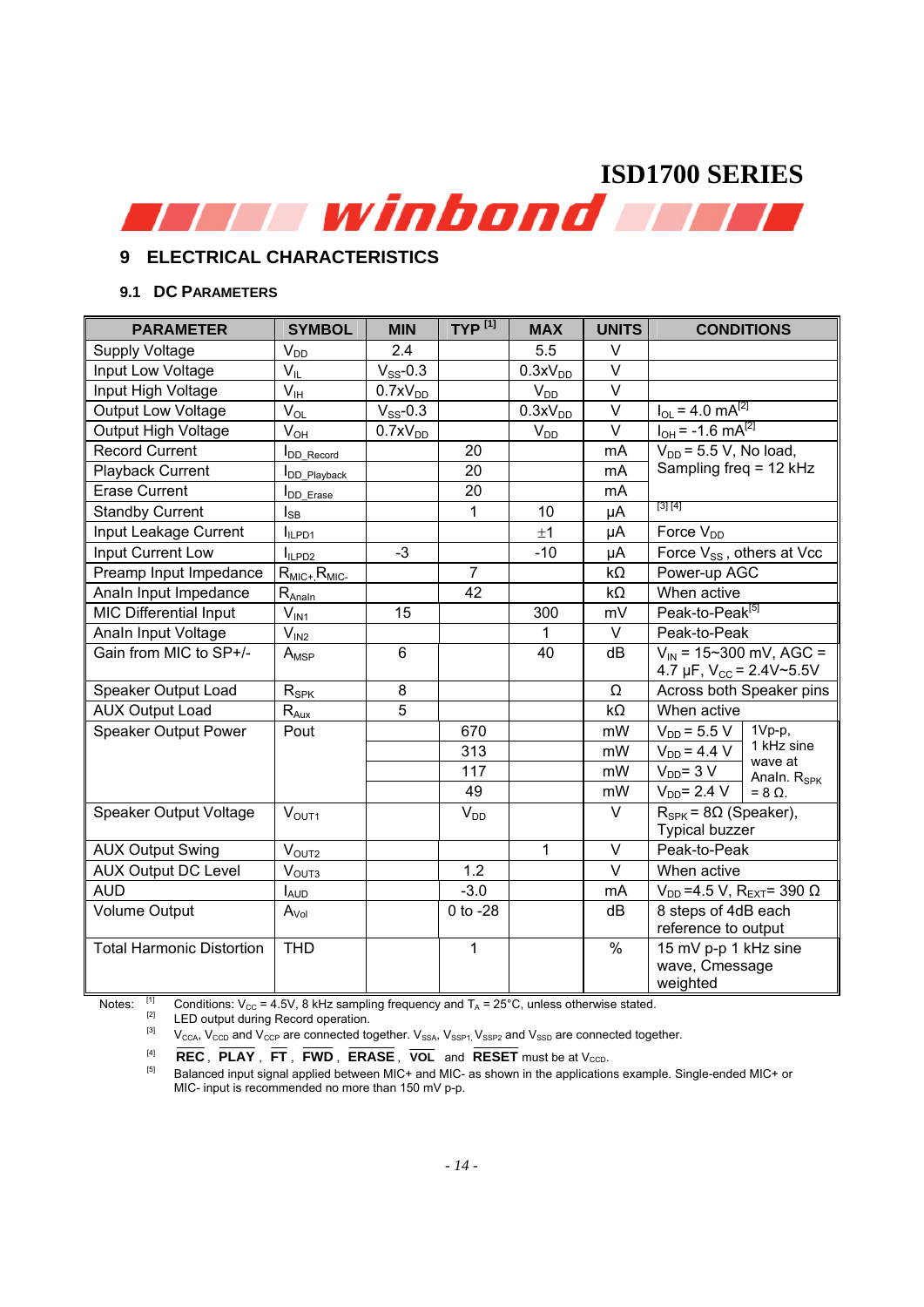#### **9.2 AC PARAMETERS**

| <b>CHARACTERISTIC</b>                       | <b>SYMBOL</b>                     | <b>MIN</b>         | $TYP^{[1]}$                   | <b>MAX</b>           | <b>UNITS</b> | <b>CONDITIONS</b>                  |
|---------------------------------------------|-----------------------------------|--------------------|-------------------------------|----------------------|--------------|------------------------------------|
| Sampling Frequency <sup>[2]</sup>           | $F_{S}$                           | 4                  |                               | 12                   | kHz          | [2] [4]                            |
| Duration <sup>[3]</sup>                     | $T_{\text{Dur}}$                  |                    | Refer to<br>duration<br>table |                      | sec          | $[3]$                              |
| <b>Rising Time</b>                          | $T_r$                             |                    |                               | 100                  | nsec         |                                    |
| <b>Falling Time</b>                         | $T_f$                             |                    |                               | 100                  | nsec         |                                    |
| Debounce Time                               | T <sub>Deb</sub>                  | 192/F <sub>S</sub> |                               |                      | msec         | [4]                                |
| Ramp Up Time                                | ${\sf T}_{\sf RU}$                |                    | 128/F <sub>s</sub>            |                      | msec         |                                    |
| Ramp Down Time                              | $T_{RD}$                          |                    | 128/F <sub>s</sub>            |                      | msec         |                                    |
| Initial Scan Time after<br>power is applied | $T_{\rm Sc1}$                     |                    |                               | DRN/8/F <sub>S</sub> | msec         | DRN= device row# $\frac{4}{[4]}$   |
| Initial Scan Time from PD<br>state          | $T_{Sc2}$                         |                    |                               | DRN/16/ $F_S$        | msec         | After a PB operation<br>is run [4] |
| <b>End Recording Time</b>                   | $\mathsf{T}_{\mathsf{ER}}$        |                    |                               | 32/F <sub>S</sub>    | msec         | $[4]$                              |
| <b>LED High Time</b>                        | $T_{LH}$                          |                    |                               | 0.5K/F <sub>s</sub>  | msec         | $[4]$                              |
| <b>LED Flash Time for SE1</b>               | $T_{LS1}$                         |                    | 3.5K/F <sub>s</sub>           |                      | sec          | SE1 not recorded <sup>[5]</sup>    |
| <b>LED Flash Time for SE2</b>               | $T_{LS2}$                         |                    | 7.5K/F <sub>s</sub>           |                      | sec          | SE2 not recorded [5]               |
| <b>LED Flash Time for SE3</b>               | $T_{LS3}$                         |                    | 11.5K/F <sub>s</sub>          |                      | sec          | SE3 not recorded [5]               |
| LED Flash Time for SE4                      | $T_{LS4}$                         |                    | 15.5K/F <sub>s</sub>          |                      | sec          | SE4 not recorded <sup>[5]</sup>    |
| <b>SE1 Recorded Duration</b>                | $T_{SE1}$                         |                    |                               | 4K/F <sub>s</sub>    | sec          | $[4]$ $[5]$                        |
| <b>SE2 Recorded Duration</b>                | $T_{SE2}$                         |                    |                               | 4K/F <sub>s</sub>    | sec          | [4] [5]                            |
| <b>SE3 Recorded Duration</b>                | $T_{S\underline{\underline{F3}}}$ |                    |                               | 4K/F <sub>s</sub>    | sec          | [4] [5]                            |
| <b>SE4 Recorded Duration</b>                | $T_{SE4}$                         |                    |                               | 4K/F <sub>s</sub>    | sec          | [4] [5]                            |
| Erase Time                                  | Τ <sub>Ε</sub>                    |                    | 10MRN/ $F_S$                  |                      | sec          | MRN=message row $#^{[4]}$          |
| Global Erase Wait Time                      | $T_{GE1}$                         |                    |                               | 20K/F <sub>s</sub>   | sec          | [4] [5]                            |
| <b>Global Erase Time</b>                    | $\mathsf{T}_{\mathsf{GE2}}$       |                    | 34/F <sub>s</sub>             |                      | sec          |                                    |
| <b>RESET Pulse</b>                          | ${\mathsf T}_{\mathsf{Reset}}$    | $\mathbf{1}$       |                               |                      | usec         | All $\overline{Fs^{[4]}}$          |
| Settle Time                                 | $T_{\text{Set1}}$                 |                    |                               | 128/ $F_s$           | msec         | $[4]$                              |
| Settle Time after Reset                     | $T_{\texttt{Set2}}$               |                    |                               | 64/F <sub>s</sub>    | msec         | $[4]$                              |
| <b>LED Error Time</b>                       | $T_{LE_{\underline{rr}}}$         |                    |                               | 27.5K/F <sub>s</sub> | msec         | [4] [5]                            |
| <b>LED Cycle frequency</b>                  | $T_{\text{Cyc}}$                  | 1                  |                               | 4                    | Hz           | Pending upon F <sub>s</sub>        |

Notes:  $\frac{1}{2}$  Typical values:  $V_{CC} = 4.5 V$ ,  $F_s = 8$  kHz and @ T<sub>A</sub> = 25°C, unless otherwise stated.<br>
<sup>[2]</sup> Characterization data shows that sampling frequency resolution is ±5 percent across temperature and voltage ran

<sup>ranges.</sup><br>
<sup>[3]</sup> Characterization data shows that duration resolution is  $\pm 5$  percent across temperature and voltage ranges.<br>
<sup>[5]</sup> K = 1024<br>
<sup>[5]</sup> K = 1024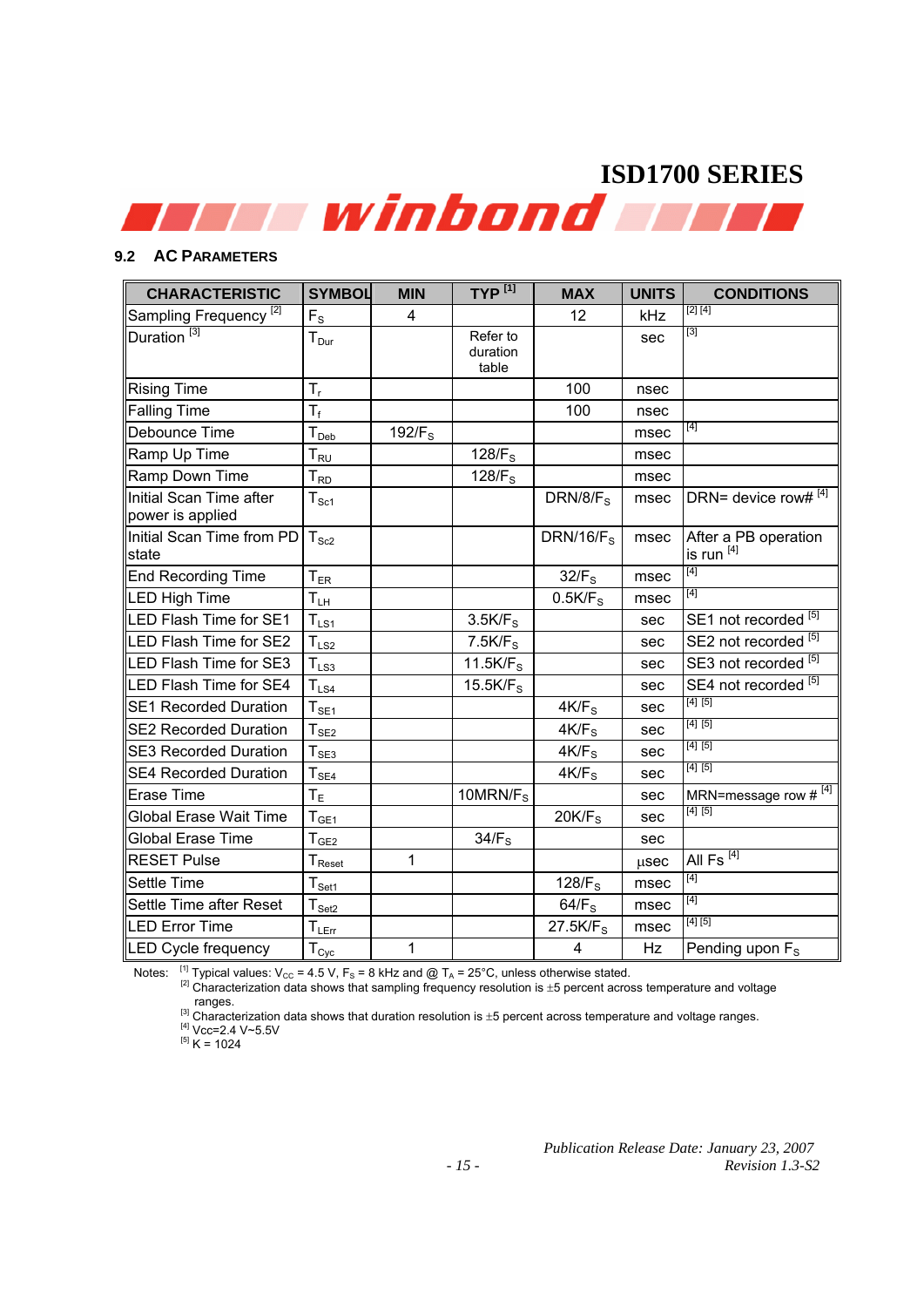

#### **10 TYPICAL APPLICATION CIRCUITS**

The following typical applications examples on ISD1700 Series are for references only. They make no representation or warranty that such applications shall be suitable for the use specified. Each design has to be optimized in its own system for the best performance on voice quality, current consumption, functionalities and etc.

The below notes apply to the following applications examples:

- These capacitors may be needed in order to optimize for the best voice quality, which is also dependent upon the layout of the PCB. Depending on system requirements, they can be 10  $\mu$ F, 4.7  $\mu$ F or other values. Please refer to the applications notes or consult Winbond for layout advice.
- \*\* It is important to have a separate path for each ground and power back to the related terminals to minimize the noise. Also, the power supplies should be decoupled as close to the device as possible.



Example #1: Recording using microphone input via push-button controls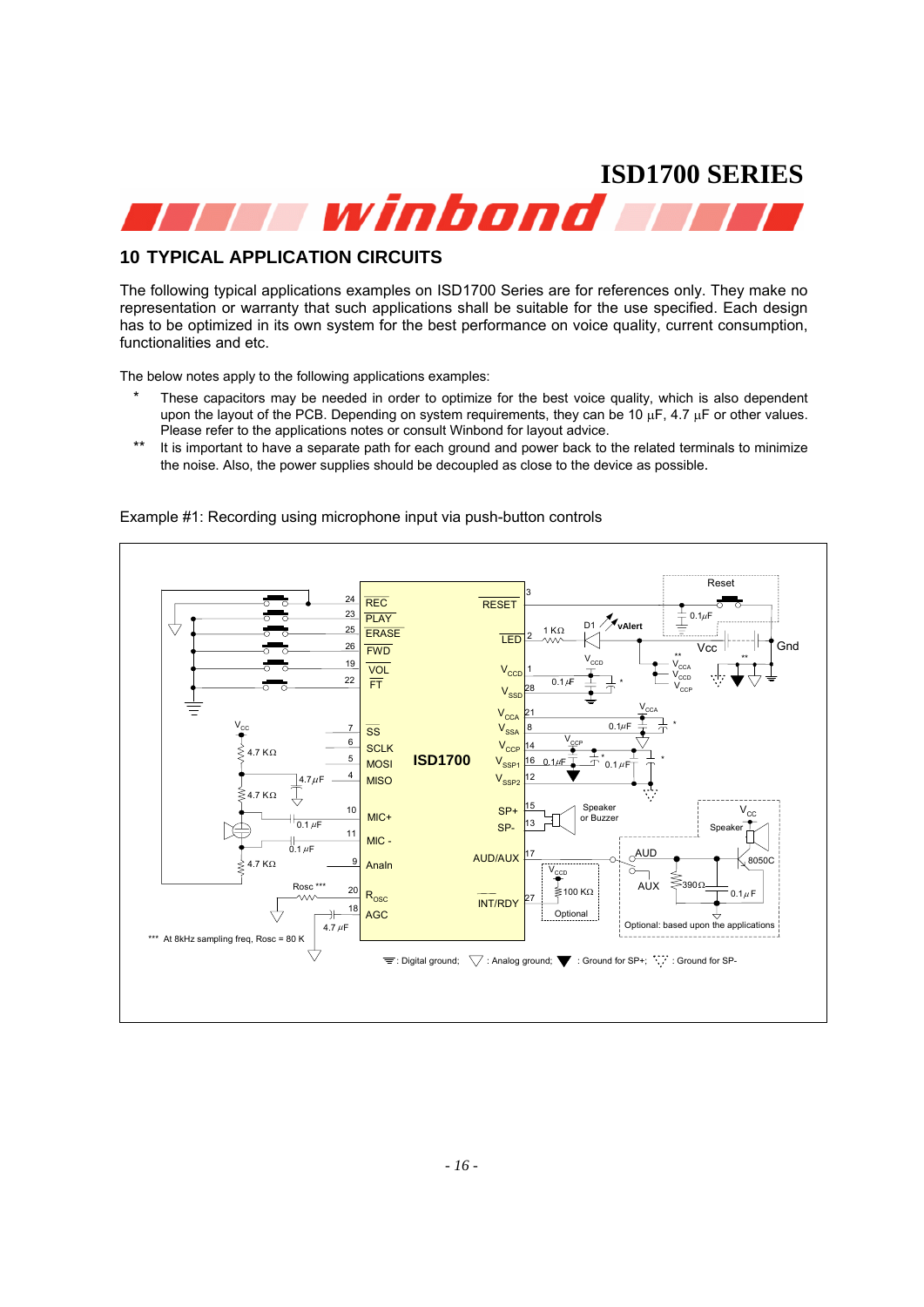

Example #2: Recording using AnaIn input via push-button controls

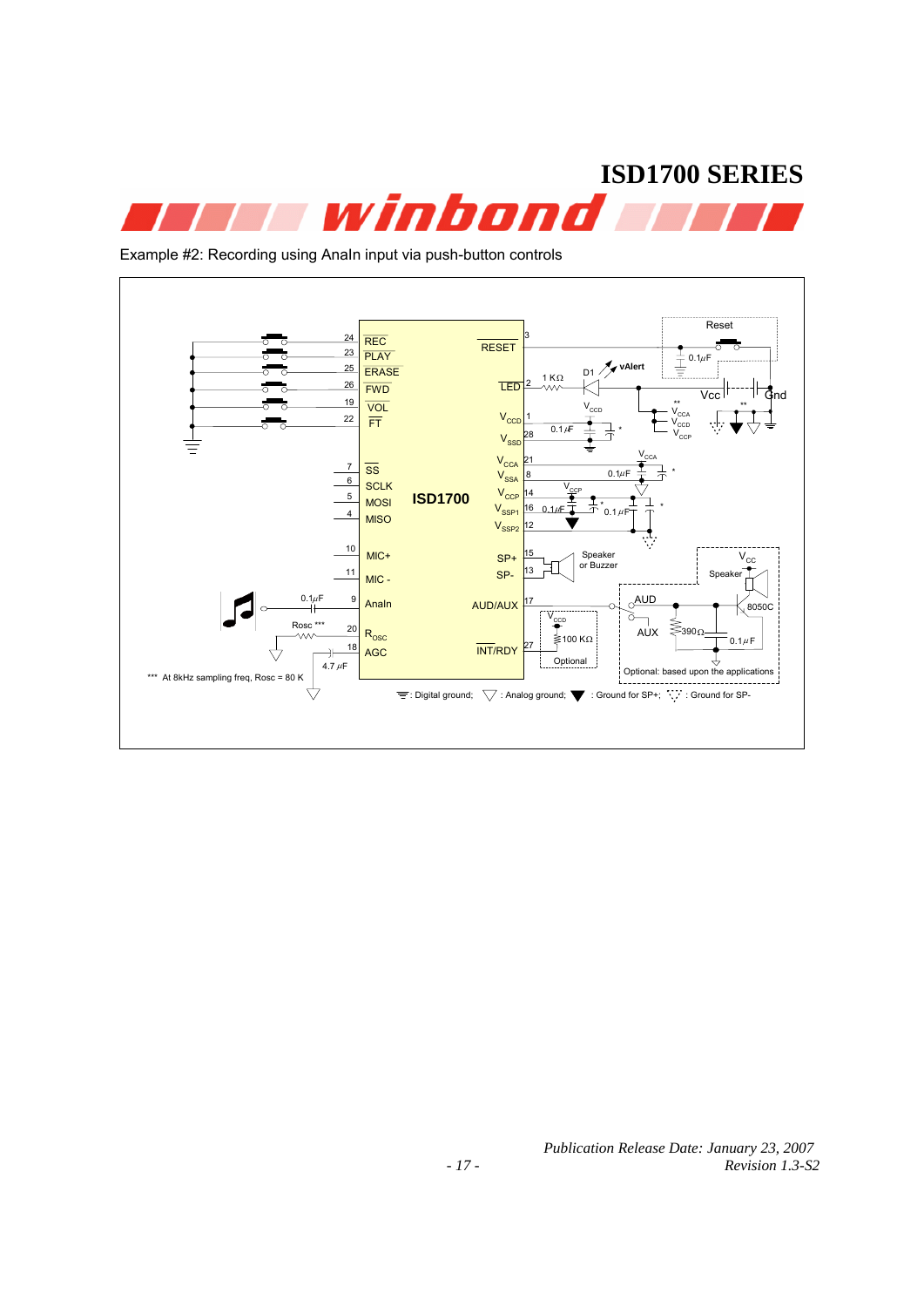

Example #3: Connecting the SPI Interface to a microcontroller



#### **10.1 GOOD AUDIO DESIGN PRACTICES**

To ensure the highest quality of voice reproduction, it is important to follow good audio design practices in layout and power supply decoupling. See recommendations from below links or other Application Notes in our websites.

Design Considerations for ISD1700 Family

AN-CC1002 Design Considerations for ISD1700 Family.pdf

Good Audio Design Practices

http://www.winbond-usa.com/products/isd\_products/chipcorder/applicationinfo/apin11.pdf

Single-Chip Board Layout Diagrams

http://www.winbond-usa.com/products/isd\_products/chipcorder/applicationinfo/apin12.pdf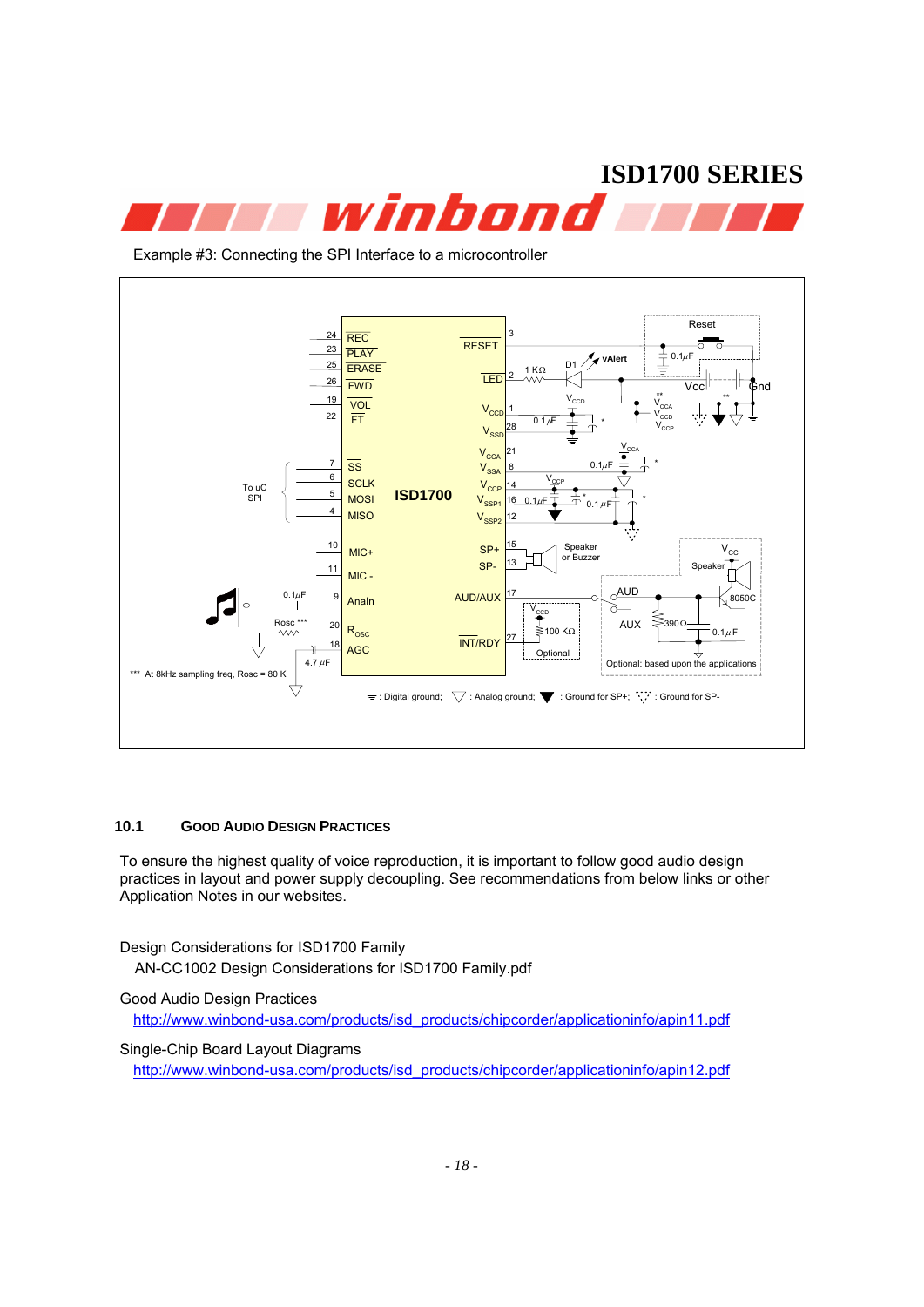

#### **11 PACKAGING**

#### **11.1 28-LEAD 8X13.4MM PLASTIC THIN SMALL OUTLINE PACKAGE (TSOP) TYPE 1 - IQC**





|                |       |       | Dimension in Inches | Dimension in mm |       |       |  |
|----------------|-------|-------|---------------------|-----------------|-------|-------|--|
| Symbol         | Min.  | Nom.  | Max.                | Min.            | Nom.  | Max.  |  |
| А              |       |       | 0.047               |                 |       | 1.20  |  |
| A <sub>1</sub> | 0.002 |       | 0.006               | 0.05            |       | 0.15  |  |
| A <sub>2</sub> | 0.035 | 0.040 | 0.041               | 0.95            | 1.00  | 1.05  |  |
| b              | 0.007 | 0.008 | 0.011               | 0.17            | 0.20  | 0.27  |  |
| с              | 0.004 | 0.006 | 0.008               | 0.10            | 0.15  | 0.21  |  |
| D              | 0.461 | 0.465 | 0.469               | 11.70           | 11.80 | 11.90 |  |
| Е              | 0.311 | 0.315 | 0.319               | 7.90            | 8.00  | 8.10  |  |
| HD             | 0.520 | 0.528 | 0.536               | 13.20           | 13.40 | 13.60 |  |
| e              |       | 0.022 |                     |                 | 0.55  |       |  |
|                | 0.020 | 0.024 | 0.028               | 0.50            | 0.60  | 0.70  |  |
| $\mathsf{L}$   |       | 0.031 |                     |                 | 0.80  |       |  |
| Y              | 0.000 |       | 0.004               | 0.00            |       | 0.10  |  |
| θ              | 0     | 3     | 5                   | 0               | 3     | 5     |  |

 *Publication Release Date: January 23, 2007 Revision 1.3-S2*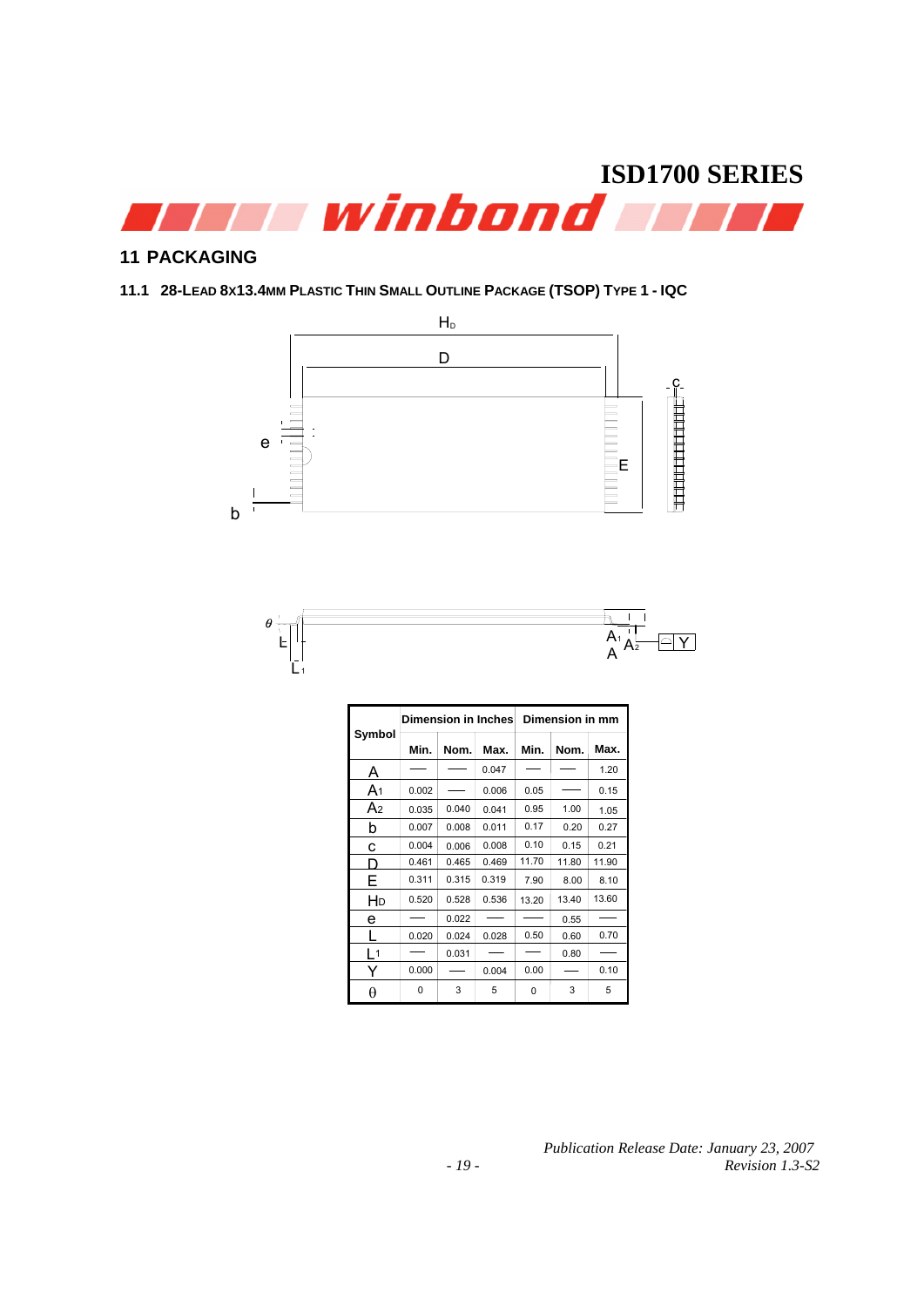

#### **11.2 28-LEAD 300-MIL PLASTIC SMALL OUTLINE INTEGRATED CIRCUIT (SOIC)**



**Plastic Small Outline Integrated Circuit (SOIC) Dimensions**

|   |            | <b>INCHES</b> |            | <b>MILLIMETERS</b> |            |            |  |
|---|------------|---------------|------------|--------------------|------------|------------|--|
|   | <b>Min</b> | <b>Nom</b>    | <b>Max</b> | <b>Min</b>         | <b>Nom</b> | <b>Max</b> |  |
| A | 0.701      | 0.706         | 0.711      | 17.81              | 17.93      | 18.06      |  |
| В | 0.097      | 0.101         | 0.104      | 2.46               | 2.56       | 2.64       |  |
| C | 0.292      | 0.296         | 0.299      | 7.42               | 7.52       | 7.59       |  |
| D | 0.005      | 0.009         | 0.0115     | 0.127              | 0.22       | 0.29       |  |
| Е | 0.014      | 0.016         | 0.019      | 0.35               | 0.41       | 0.48       |  |
| F |            | 0.050         |            |                    | 1.27       |            |  |
| G | 0.400      | 0.406         | 0.410      | 10.16              | 10.31      | 10.41      |  |
| н | 0.024      | 0.032         | 0.040      | 0.61               | 0.81       | 1.02       |  |

*Note: Lead coplanarity to be within 0.004 inches.*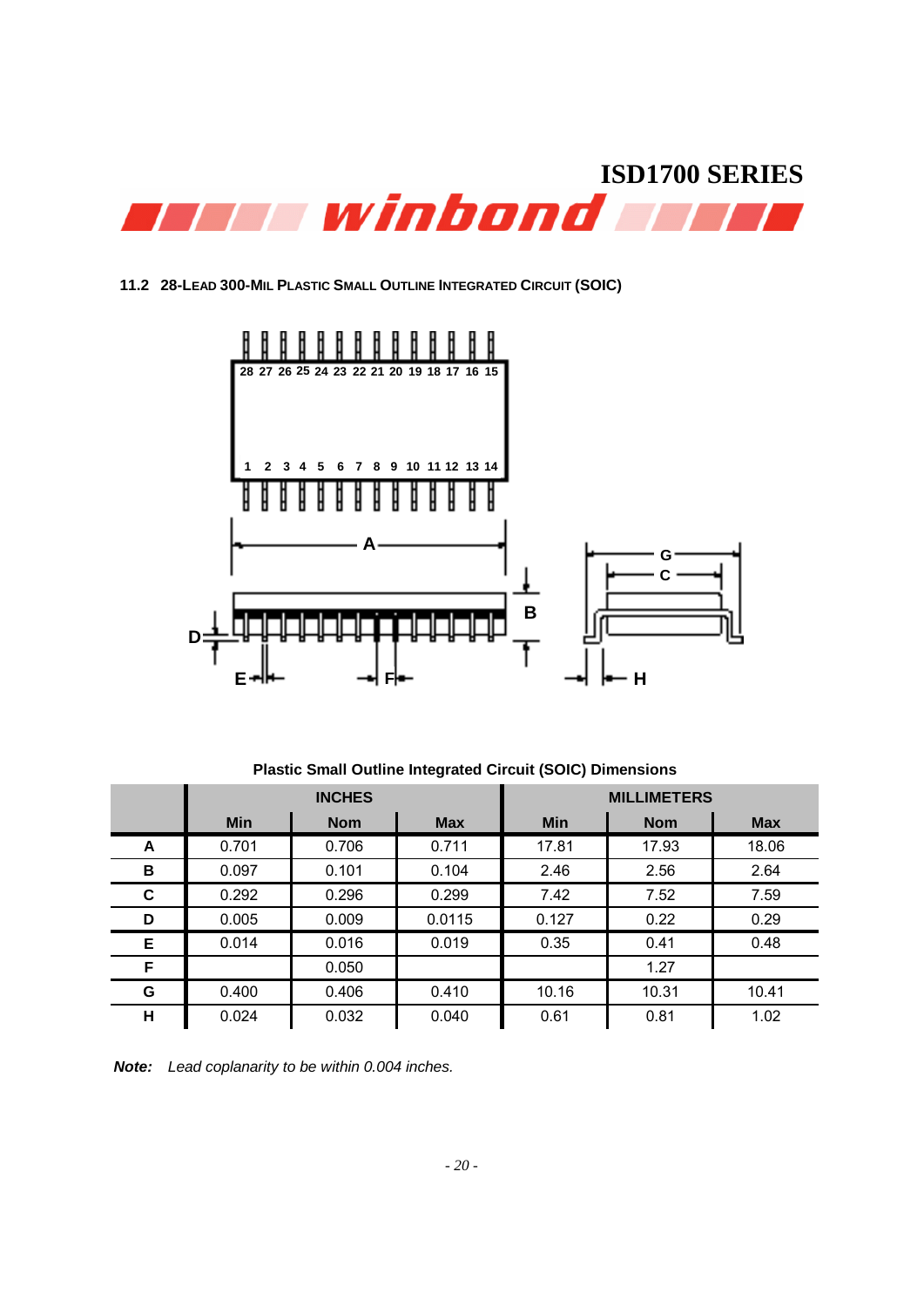

**11.3 28-LEAD 600-MIL PLASTIC DUAL INLINE PACKAGE (PDIP)**



**Plastic Dual Inline Package (PDIP) (P) Dimensions**

|                | <b>INCHES</b> |            |              | <b>MILLIMETERS</b> |            |              |
|----------------|---------------|------------|--------------|--------------------|------------|--------------|
|                | <b>Min</b>    | <b>Nom</b> | <b>Max</b>   | <b>Min</b>         | <b>Nom</b> | <b>Max</b>   |
| A              | 1.445         | 1.450      | 1.455        | 36.70              | 36.83      | 36.96        |
| <b>B1</b>      |               | 0.150      |              |                    | 3.81       |              |
| B <sub>2</sub> | 0.065         | 0.070      | 0.075        | 1.65               | 1.78       | 1.91         |
| C <sub>1</sub> | 0.600         |            | 0.625        | 15.24              |            | 15.88        |
| C2             | 0.530         | 0.540      | 0.550        | 13.46              | 13.72      | 13.97        |
| D              |               |            | 0.19         |                    |            | 4.83         |
| D <sub>1</sub> | 0.015         |            |              | 0.38               |            |              |
| Е              | 0.125         |            | 0.135        | 3.18               |            | 3.43         |
| F              | 0.015         | 0.018      | 0.022        | 0.38               | 0.46       | 0.56         |
| G              | 0.055         | 0.060      | 0.065        | 1.40               | 1.52       | 1.65         |
| н              |               | 0.100      |              |                    | 2.54       |              |
| J              | 0.008         | 0.010      | 0.012        | 0.20               | 0.25       | 0.30         |
| S              | 0.070         | 0.075      | 0.080        | 1.78               | 1.91       | 2.03         |
| 0              | $0^{\circ}$   |            | $15^{\circ}$ | 0°                 |            | $15^{\circ}$ |

#### **11.4 DIE INFORMATION**

For die info, please contact the local Winbond Sales Representatives.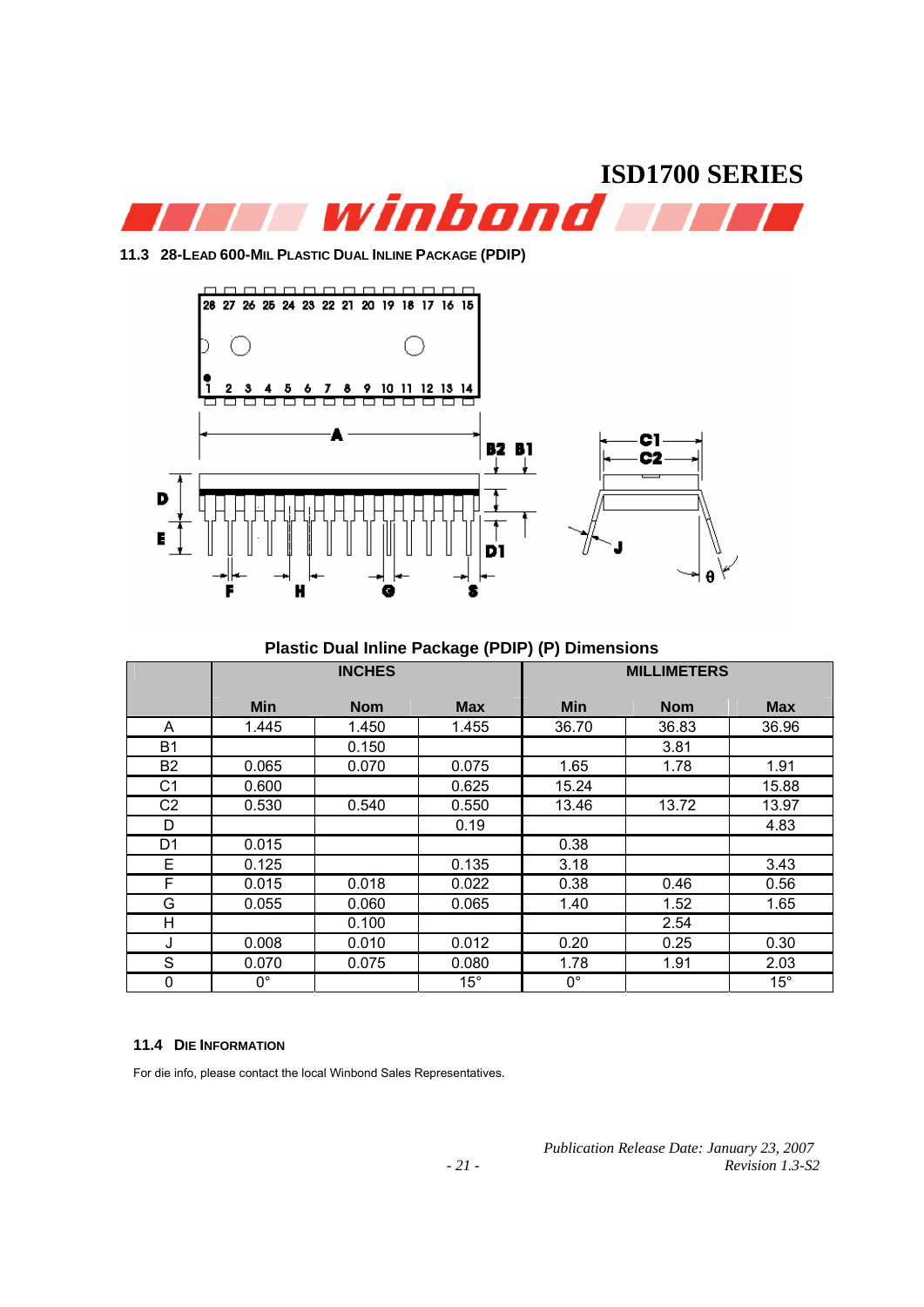

#### **12 ORDERING INFORMATION**

#### **Product Number Descriptor Key**



When ordering ISD1700 devices, please refer to the above ordering scheme. Contact the local Winbond Sales Representatives for any questions and the availability.

**For the latest product information, please contact the Winbond Sales/Rep or access Winbond's worldwide web site at http://www.winbond-usa.com**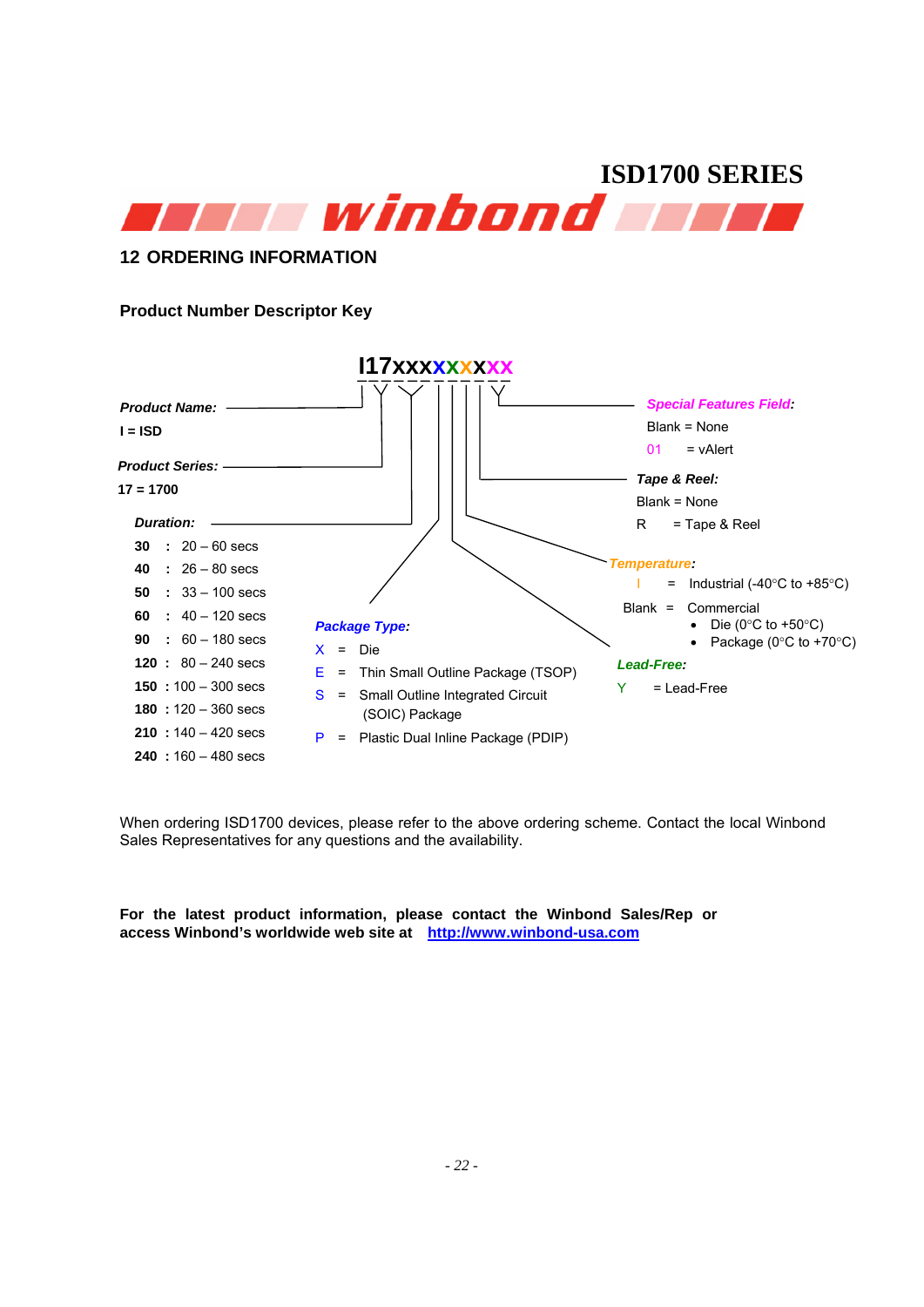#### **13 VERSION HISTORY**

| <b>VERSION</b> | <b>DATE</b> | <b>DESCRIPTION</b>                                               |  |
|----------------|-------------|------------------------------------------------------------------|--|
| $1.3 - S$      | Sep 2006    | Initial version                                                  |  |
| $1.3 - S1$     | Nov 2006    | Revise Pinout Configuration & Pin Description sections           |  |
| $1.3-S2$       | Jan 2007    | Revise Rosc resistor value                                       |  |
|                |             | Revise Selectable Message Duration section                       |  |
|                |             | Update standby current, sampling frequency & duration parameters |  |